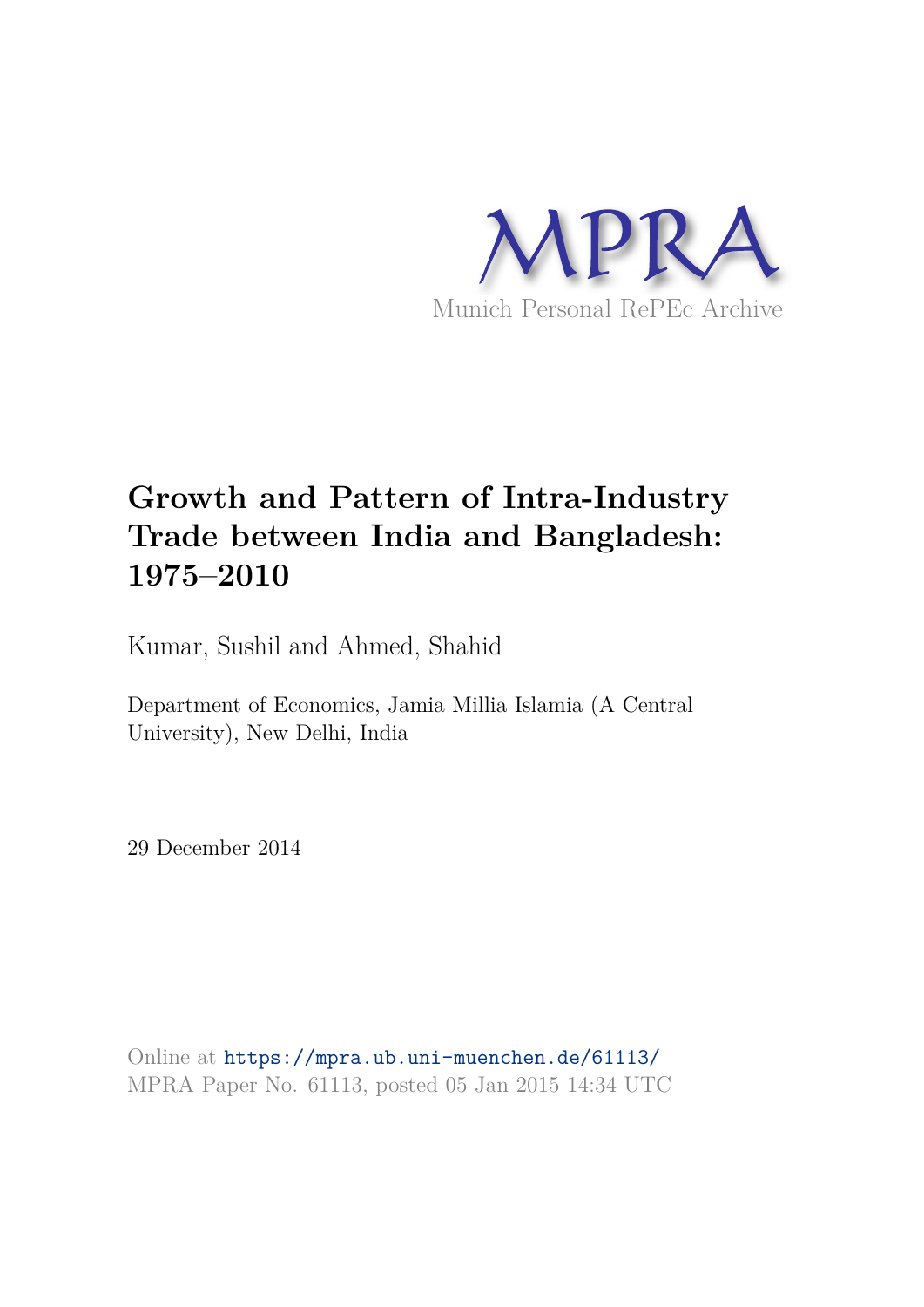# **Growth and Pattern of Intra-Industry Trade between India and Bangladesh: 1975–2010**

**KUMAR SUSHIL, AHMED SHAHID<sup>1</sup>**

ANNOTATION. The present study investigates the intra-industry trade between India and Bangladesh over the period of 1975 to 2010. GL index is used to calculate intra-industry trade at the three-digit level of SITC. The study also calculated the trade complementarity index, and revealed comparative index. The extent of intraindustry trade is high in sectors like crude materials, inedible, except fuels, food and live animals. The study also reveals mismatch between Indian imports and Bangladesh exports. The present study indicates positive effect on consumer surplus and trade using SMART model. Finally, the paper suggests that Bangladesh should diversify his export structure to reduce the bilateral trade deficit on the basis of comparative advantage.

KEYWORDS. Grubel Lloyd index, trade complementarity index, SMART model, economic regionalism

#### **1. Introduction**

Bangladesh got independence with the active support of India on 6 December 1971. Since 1971 India has a good economic and political relation with Bangladesh. Bilateral trade between India and Bangladesh is conducted under the provision of the prevailing India-Bangladesh trade agreement which signed on march 28, 1972 under the said trade agreement both countries provide most favoured nation treatment to each other.

Among India's neighbours, Bangladesh occupies a special position–not only because of India's role in its independence but because geographically, too, it surrounds Bangladesh from three sides. Both countries offer natural markets for each other's export products. Transaction cost of mutual trade can be minimal as result of geographical proximity, common language and a heritage of common physical infrastructures.

India's trade with Bangladesh has increased substantially from US\$1.65 billion in  $2005-06$  to US\$ 4.06 billion in  $2011-12$ . The two way trade in  $2012-13$  was US\$ 5.34 billion, of which

<sup>1</sup> **Kumar Sushil** — Research scholar, Department of Economics, Jamia Millia Islamia (A Central University), Jamia Nagar, New Delhi — 110025, India. Sphere of scientific interest: international trade, intra-industry trade, applied econometrics. Email: susheco@gmail.com **Ahmed Shahid** — Professor, Department of Economics, Jamia Millia Islamia (A Central

University), New Delhi, India. Sphere of scientific interest: international trade, macroeconomics, international finance and econometrics. E-mail: shahec@gmail.com

IEP, № 21, (2014) pp.5 — 28

Kumar Sushil, Ahmed Shahid, 2014 «All rights reserved» ISSN 1811-9832/2014/№ 2 (21)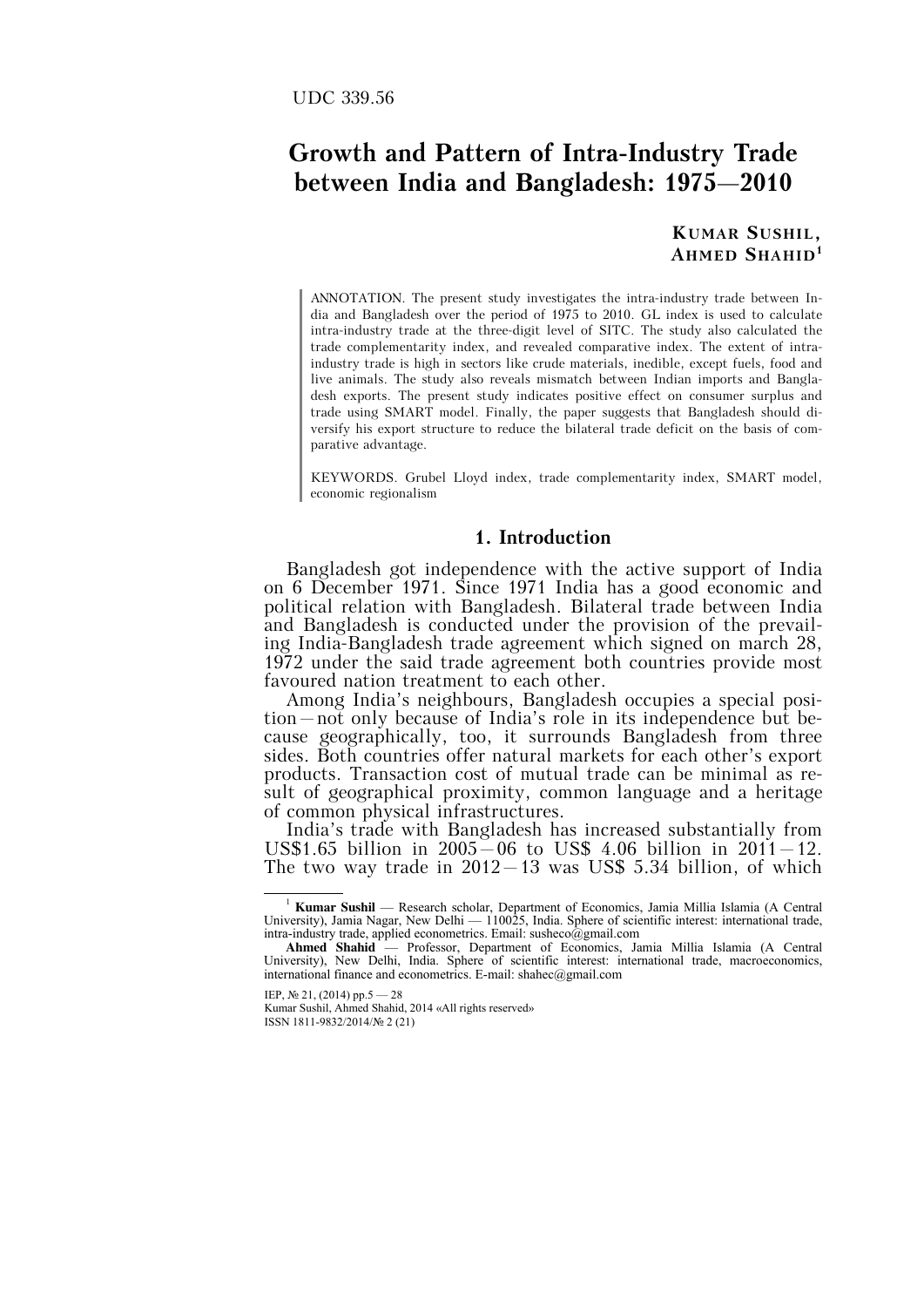India's exports to Bangladesh accounts for US\$ 4.77 billion and imports for US\$ 0.56 billion. At present, India granted duty free access to Bangladesh for all items except 25 items. India is Bangladesh's fourth important trading partner, next to European Union, United States of America, and China, accounting for 9.1 per cent of Bangladesh's global trade in 2010. Despite huge sensitive list of Bangladesh, India's share in the total imports of Bangladesh was 3.6 per cent in 1980, which raised to  $9.37$  per cent in 1995 and to 15.30 per cent in 2008<sup>2</sup>.

Despite India's unilateral concession to Bangladesh and the existence of a large land border between two countries, Bangladesh exports to India is not growing at considerable pace and causing trade deficit in Bangladesh balance of payment in bilateral trade. Hossein & Rashid<sup>3</sup> highlight the economic as well as political nature of the bilateral trade deficit problem while Zaki<sup>4</sup> consider trade deficit in the context of trade between a small country and a large neighbour and Rahman<sup>5</sup> in the favour of trade deficit from the view point of regional integration of South Asian countries. Bakha<sup>6</sup>, Chaudhari<sup>7</sup>, Taneja & Pohit<sup>8</sup>, Taneja<sup>9</sup> has considered the composition of cross-border illegal trade for trade deficit. De et al<sup>10</sup> argued that Bangladesh and India would both gain by opening up their markets to each other.

This paper extends the existing studies in two important ways. First, to the best of our knowledge this is the first study that analyse the Intra Industry trade for the period of 1975–2010. Second, it will also help us to understand the potential of industrial value chain between India and Bangladesh and possible trade cooperation. The rest of the paper addresses the following aspects of India – Bangladesh trade relations:

A) the pattern of comparative advantage of India and Bangladesh and its implications;

Paper 58. New Delhi.<br> $R_{B}P_{\text{R}}$ *Taneja,N. & Pohit, S. (2000).* India's Informal Trade with Bangladesh and Nepal : A Qualitative

Assessment (SANEI Paper).

<sup>9</sup> Taneja, N. (2001). Informal trade in SAARC region, Economic and Political Weekly, March 17.<br><sup>10</sup> De Prabir, Raihan Selim, K. Sanjay. (2012). Unlocking Bangladesh-India Trade emerging potential and the way forward. Working paper 6155. World Bank.

 $\overline{a}$ <sup>2</sup> World Bank. (2010). South Asia Economic Update 2010 : Moving up Looking East, World Bank, Washington, D.C.

<sup>3</sup> *Hossain, A & Rashid, S. (1999).* The political economy of Bangladesh's large and growing trade deficits with India, Pakistan Development Review, pp 25—68. 4 *Zaki, Eusufzai. (2000).* Liberalisation in the Shadow of a Large Neighbour: A Case of Bangladesh-

India Economic Relation. Dhaka University Press.<br>
<u>5</u> Bahman MM (2005), Bongladesh India E

*Rahman M.M. (2005).* Bangladesh–India Bilateral Trade Improvement: Causes of Imblance and Measure (Australia University of Sydeny).<br>  $\frac{6}{5}$  *Bakkat*, Zaid, (1004). BIDS study of

*Bakhat, Zaid. (1994).* BIDS study on illegal International trade in Bangladesh, 1990: An Update, Bangladesh Institute of Develiopment Studies, Dhaka. <sup>7</sup> *Chaudhari, S. K. (1995).* Cross Border Trade between India and Bangladesh, NCAER, Working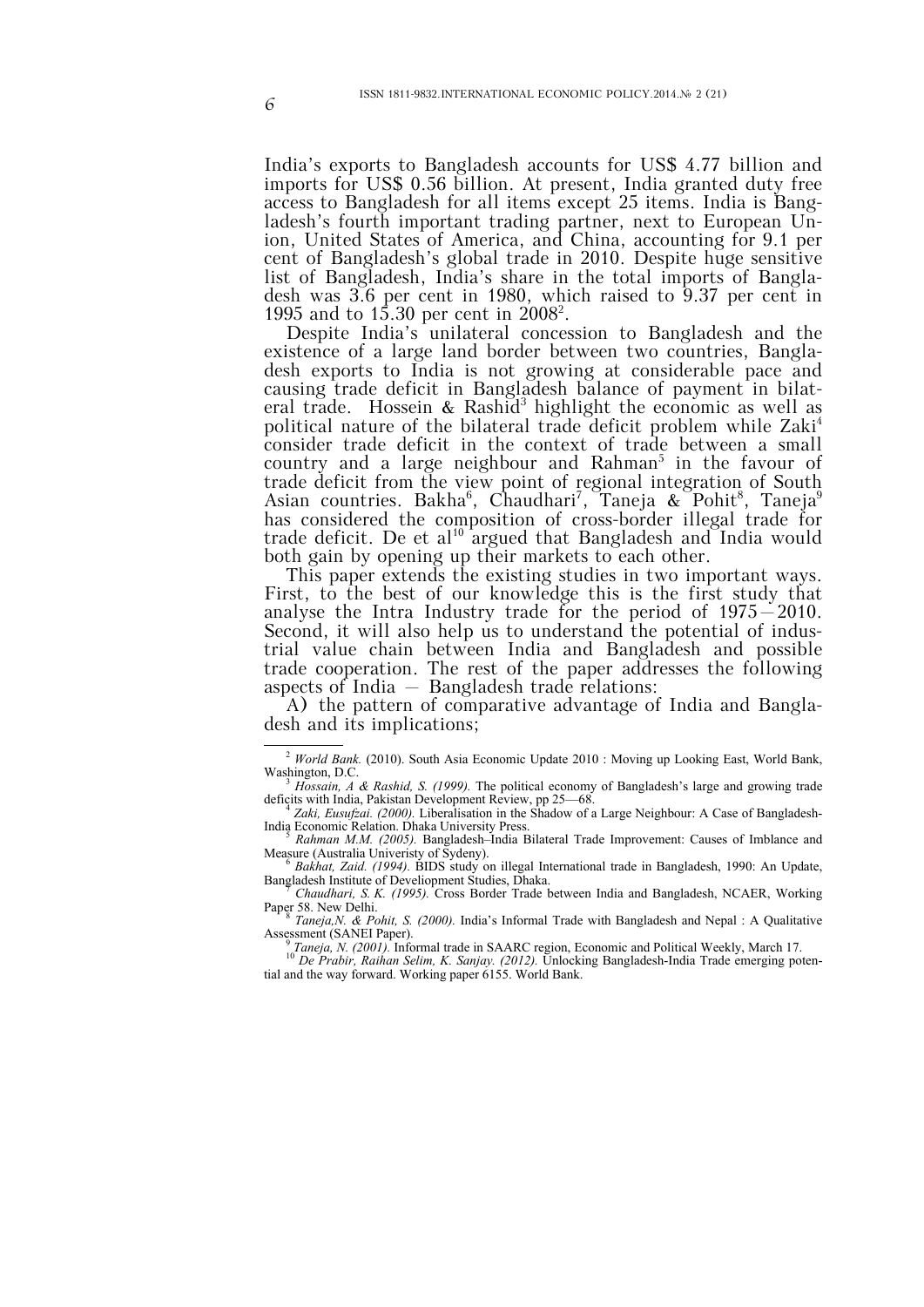B) the complementarity in the trade pattern of the two countries;

C) role of Intra-Industry trade in bilateral trade relation;

D) impact of Bangladesh's sensitive list under SAFTA (with India);

The second section of the paper analyses the theoretical review of Intra-Industry trade; third section discusses about data coverage and methods; fourth section discusses the empirical result and last section of the paper presents concluding remarks and flags issues for further investigation.

#### **2. Theoretical Review of Intra-Industry trade**

Interest in the intra-industry phenomenon was largely emerged from the works done by researchers in 1960s on the impact of formation of the EEC (European Economic Community) on trade flows within the member countries. The original study was that of Verdoorn on the changes in the pattern of trade of the Benelux's countries following their union<sup>11</sup>. He found that specialization and trade between the member countries had taken place within the similar product categories rather than between different product categories. Balassa,<sup>12</sup>in an analysis of the product composition of trade between each pair of the original EEC member over the periods 1958–63 and 1963–70, found that trade was increasingly an exchange of similar goods. Grubal and Lloyed<sup>13</sup> subsequently estimated that 71 percent of increase in trade between the EEC countries from 1959 to 1967 was the result of Intra-Industry trade (IIT).

The first surveys, which tried to explain a nature of IIT, were conducted by Krugman<sup>14</sup> Lancaster<sup>f5</sup> and Helpman<sup>16</sup>. They contributed to the theoretical foundations of IIT by binding this phenomenon with imperfect competition and product differentiation. Horizontal IIT is explained by economies of scale in the presence of product differentiation and imperfect competition. On the other hand, the explanations for vertical IIT are

<sup>&</sup>lt;sup>11</sup> *Verdoorn (1960)*. The Intra-Bloc Trade of Benelux. In Robinson (ed).

<sup>&</sup>lt;sup>12</sup> *Balassa, B. (1975)* Eurpean Economic Integration (Amsterda,: North-Holland).

<sup>&</sup>lt;sup>13</sup> Grubel, Herbert G., Peter J. Lloyd. (1975). Intra-Industry Trade: The Theory and Measurement of International Trade in Differentiated Products. London.

<sup>&</sup>lt;sup>14</sup> *Krugman, P.R (1979).* Increasing Returns, Monopolistic Competition, and International Trade. Journal of International Economic, 9, 469—79. Lancaster, K. J. (1980). Intra-Industry Trade Under Perfect Monopolistic Competition. Journal of

International Economics, 98, 63—83.

<sup>16</sup> *Helpman, E. (1981).* International trade in the presence of product differentiation, economies of scale and monopolistic competition. Journal of International Economics, 11(3), 305—340.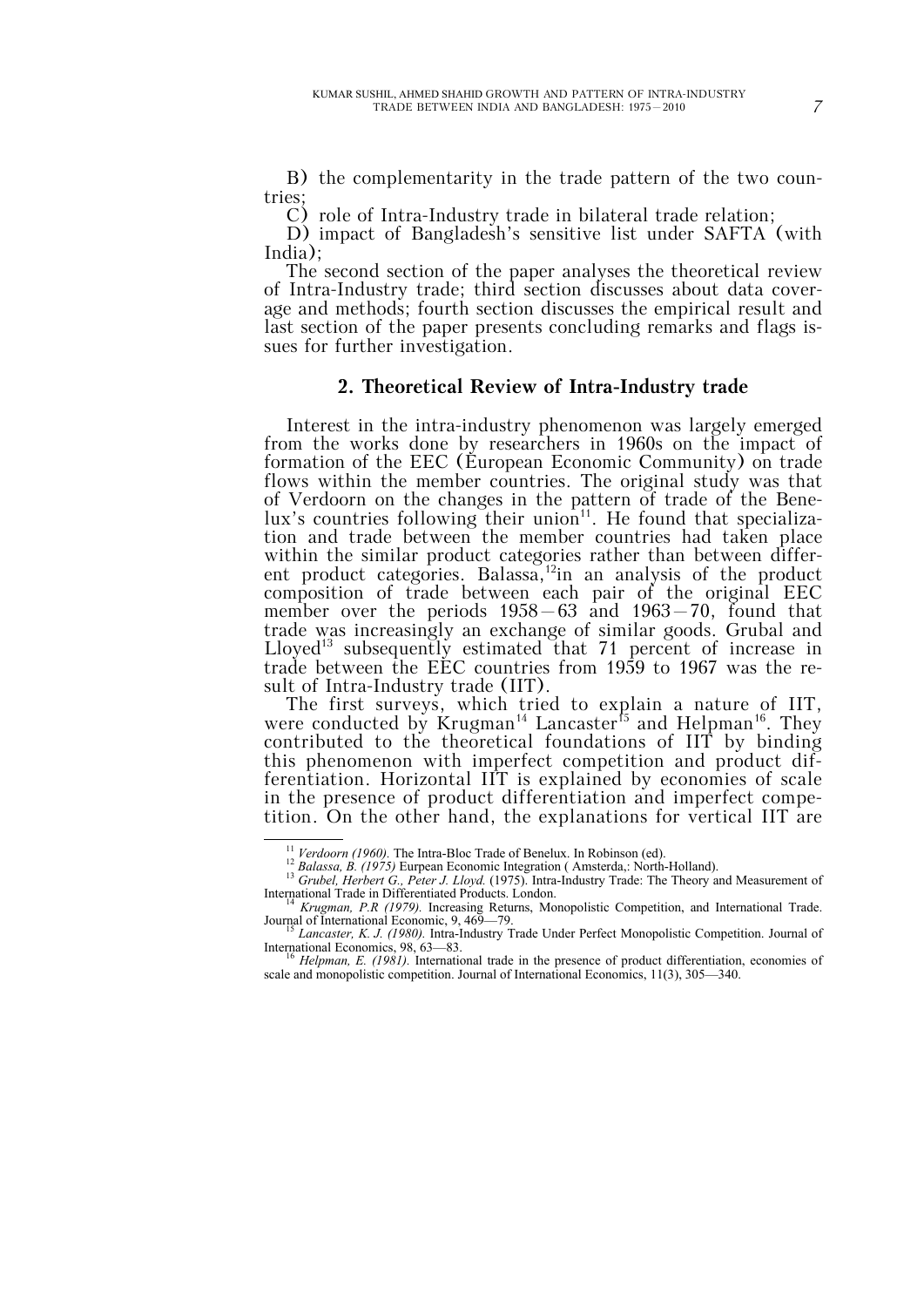sought without recourse to economies of scale by  $Falvev^{17}$ . Falvey and Kierzkowski<sup>18</sup>, and Falm and Helpman<sup>19</sup>. In general, these models predict the pattern of IIT along the lines similar to the pattern of inter-industry trade predicted in the conventional trade model, according the central role to factor endowment differences.

In analysing trade in differentiated products, Linder<sup>20</sup> advanced the proposition that the more similar the demand structures of two countries, the more intensive, potentially are the trade between these two countries. He further argued that while 'a wholly array of forces influences the demand structure of a country. The level of average income is the most important single factor and that it has'. The existence of common border will also contribute to information flows as Grubel and Llod suggested, in countries sharing a common border, intra-industry trade may occur in products which are functionally homogeneous but differentiated by location. Thus it may be hypothesised that the extent of intra-industry trade will be higher between countries that share common border (as India-Bangladesh) than between countries which do not have common borders.

#### **3. Data Coverage and Methods**

The study covers the period from  $1975-76$  to  $2010-11$ .<sup>21</sup> Trade statistics used in this paper are taken from the world integrated trade solution (WITS) database, jointly developed by the World Bank and UNCTAD, World Development Indicator which is online database**,** Direction of Trade Statistics Yearbook September 2012, International Monetary Fund and Reserve Bank of India. The underlying information source is the United Nations Statistical Division's Commodity Trade database (COMTRADE). The years of coverage included in the analysis are determined by the availability of data. The paper is based SITC Revision 1 version of the UN's Standard International Trade Classification (SITC). Revision 1 has the advantage of offering maximum comparability over the sample period, as trade statistics have been recorded according to this classification since 1960s.

 $\overline{a}$ <sup>17</sup> *Falvey, R. E. (1981).* Commercial policy and International Trade, Journal of International Economics, 11, 495—511. <sup>18</sup> *Falvey, R. E. and Kierzkowski, H. (1987).* Product Quality, Intra-Industry Trade and Imperfect

Competition. In Kierkowaski (ed.). <sup>19</sup> *Flam,H. and E. Helpman (1987).* Vertical product Differentiation and North-South Trade. Ameri-

can Economic Review. Vol. 77, pp. 810—22. <sup>20</sup> *Linder, S. B. (1961).* An essay on trade and transformation. New York, John Wiley Sons.

<sup>21</sup> *Linuer*, S. D.  $(1201)$ . An essay on time the americans of the availability of data.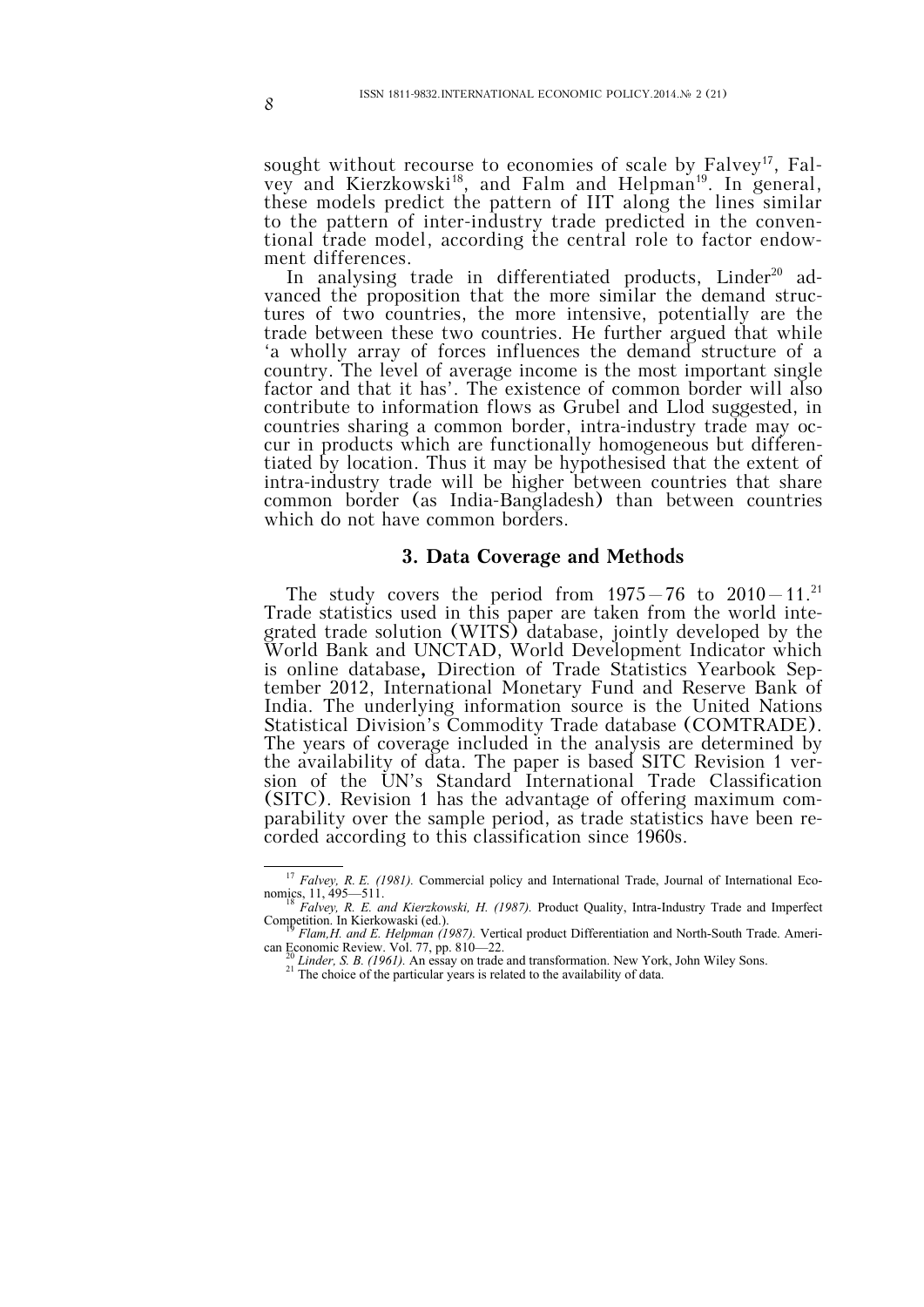Most of our calculations are performed at the 1-digit, 2-digit and 3-digit level of the SITC classification, Grubel and Lloyd (1975) who provided the definitive empirical study on the importance of intra-industry trade and how to measure it. This measure, now known as the Grubel—Lloyd index, is calculated as shown below:

$$
Bi = \frac{(X_i + M_i) - |X_i - M_i|}{X_i + M_i} \times 100
$$
 (1)

Where:

 $\overline{a}$ 

 $Bi =$  Index of intra-industry trade of the  $i^{th}$  industry.

 $X_i$  = Export of the *i*<sup>th</sup> industry,

 $\overline{M}_i$  = Imports of the *i*<sup>th</sup> industry

The value of *Bi* ranges from 0 to 100. If there is no IIT (i.e., one of  $(X_i \text{ or } M_i)$  is zero) an index value of 'zero' would indicate complete inter-industry trade. In this case, either the value of exports or imports would be zero. *Bi* takes the value 0. If all trade is IIT (i.e.,  $X_i = M_i$ ), *Bi* takes the value of 100. Higher index values are associated with greater intra-industry trade as a proportion of total trade, with an index value of '100' indicating equality between exports and imports.

Early empirical investigation of IIT had been confined to "static" indicators such as the standard GL index, which measure IIT for one year. However, a paper by Hamilton and Kniest<sup>22</sup> has revealed a new and potentially challenging dimension to the empirical analysis of IIT by suggesting a measure of marginal intra-industry trade (MIIT). Three methods have been proposed to date for the 'dynamic' analysis of IIT; namely, the Hamilton-Kniest index, the Greenaway et al. index $23$  and the Grubel-Lloyd<sup>24</sup> style measure of MIIT. Among the different versions of the MIIT index, the most widely used index has been the one developed by Brulhart<sup>25</sup>. The Brulhart index of MIIT is the following:

$$
B = \frac{\sum [(\vert \Delta \mathbf{X}_{i} \vert + \vert \Delta \mathbf{M}_{i} \vert) - \vert \Delta \mathbf{X}_{i} - \Delta \mathbf{M}_{i} \vert]}{(\vert \Delta \mathbf{X}_{i} \vert + \vert \Delta \mathbf{M}_{i} \vert)} \times 100
$$
 (2)

<sup>22</sup> *Hamilton, Clive, Paul Kniest (1991).* Trade Liberalization, Structural Adjustment and Intra-Industry Trade: A Note. Weltwirtschaftliches Archiv, Vol. 127, pp. 356-367. <sup>23</sup> *Greenaway, David, Robert C. Hine, Chris Milner, Robert Elliott. (1993).* Adjustment and the

Measurement of Marginal Intra-Industry Trade. SPES Working Paper no. 8. <sup>24</sup> *Grubel, Herbert G., Peter J. Lloyd. (1975).* Intra-Industry Trade: The Theory and Measurement of

International Trade in Differentiated Products. London.

<sup>25</sup> *Brülhart, Marius (1994).* Marginal Intra-Industry Trade: Measurement and Relevance for the Pattern of Industrial Adjustment. Weltwirtschaftliches Archiv, vol. 130, pp. 600—613.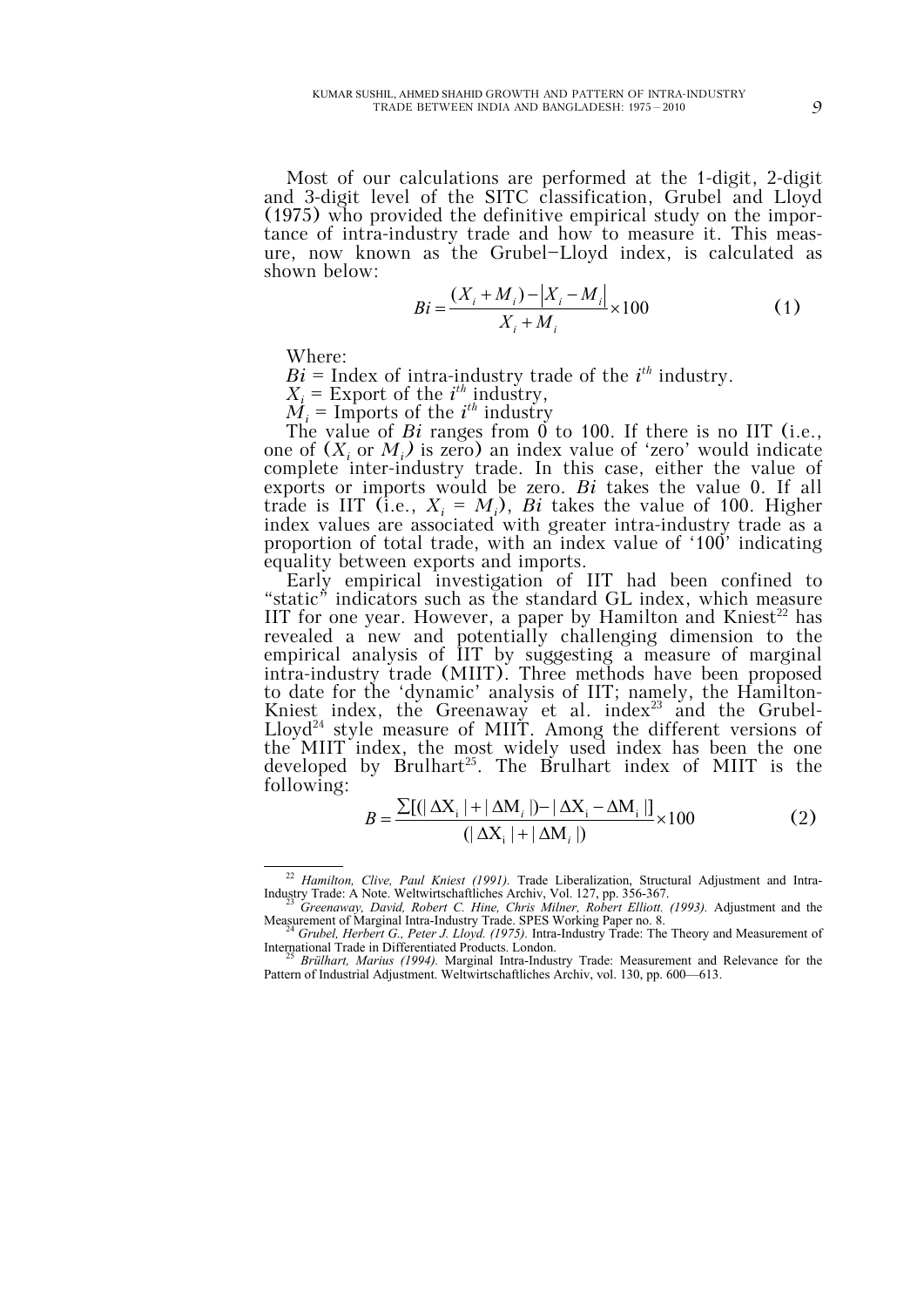Where,  $\Delta X_i$  refers to the change in quantity of exports from a country in a particular product category from period  $t_1$  to  $t_2$  and ΔM*<sup>i</sup>* refers to the change in quantity of imports to that country in the same product category from period  $t_1$  to  $t_2$ . The Brulhart index of MIIT takes on values between 0 and 100; with 0 representing the scenario where new trade flows over a period of time are entirely due to inter industry trade, and 100 indicates a situation where new trade flows over a period of time are purely because of intra industry trade.

#### **Average Compound Growth Rate**

This indicator is used to compare rates of growth of exports and imports of broad classes of goods in one country with those for world trade or the trade of its competitors, including the major products in exports and imports. The annual compound growth rate (G) over the period can be calculated as:

$$
G_i = (Xt^2/Xt^1)^{1/n-1} \times 100
$$
 (3)

Where  $Xt^1$  and  $Xt^2$  are trade values of product I in the beginning period and the end period respectively and n is the numbers of years.

# **The Trade Complementarity Index (TCI)**

TCI can provide useful information on prospects for intraregional trade. It shows how well the structures of a country's imports and exports match. Michaely<sup>26</sup> used the index to assess prospects for Latin American trade arrangements, Yeats<sup>27</sup> for Sub-Saharan African countries and Nag et al <sup>28</sup> for the South Asia region to analysis the compatibility. It also has the attraction that its values for countries considering the formation of a regional trade agreement can be compared with others that have formed or tried to form similar arrangements. The trade complementarity  $(TC)$  index<sup>29</sup> between countries k and j is defined as: (India and Bangladesh)

$$
TC_{kj} = 100(1 - sum(|m_{ik} - x_{ij}|/2))
$$
 (4)

Where  $x_{ij}$  is the share of good *i* in global exports of country and  $m_{ik}$  is the share of good *i* in all imports of country *k*. The index is zero when no goods are exported by one country or imported by the other and 100 when the export and import shares exactly match.

<sup>26</sup> *Michaely, M. (1994).* Trade Preferential Agreements in Latin America: An Ex-Ante Assessment. World Bank policy research working paper 1583, The World Bank, Washington, D.C. <sup>27</sup> *Yeats. (1998).* Just How Big is Global Production Sharing, World Bank, Policy Research Working

Paper 1871, The World Bank, Washington, D.C. <sup>28</sup> *Ng, Francis and Yeats, Alexander. (2003).* Major trade trends in East Asia: what are their implication

for regional cooperation and growth? Policy Research working Paper series 3084. The World Bank. <sup>29</sup> Trade Complementarity Index is aggregate (SITC 2 digit level)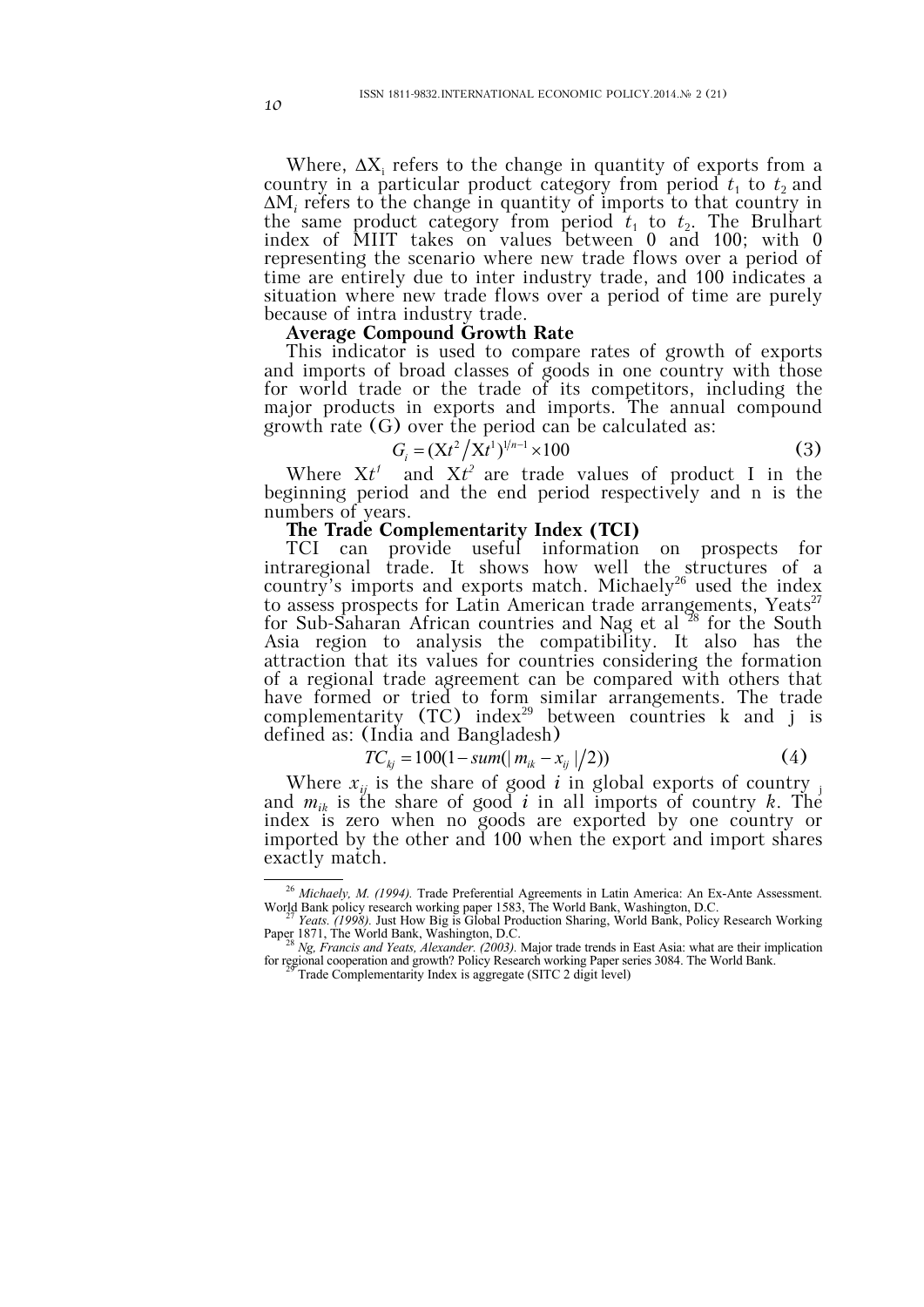# **4**. **India and Bangladesh Trade Relations**

Bangladesh's trade with world increased at a compounded annual growth rate of 12.8 percent during 2001–2012. Total trade has increased from 14.85 billion in 2001 to 55.91 billion in 2012. Incidentally, the exports and imports have grown over the period at almost similar rates<sup>30</sup>. Exports have grown at a CAGR of 12.7 percent, while imports have grown at a CAGR 12.9 percent during the same period. Bangladesh's major exports destinations were the European Union and the United States. 78 percent of its exports, largely dominated by readymade garments, went to European and North American markets. Bangladesh's exports are highly concentrated both in terms of the destinations and the product mix. Textile sector accounts for 87 percent of all the commodities exported. Many countries give free access to Bangladesh such as European Union, Canada, Australia, Japan, Norway and China as least developed country category.

India has also allowed for duty free access to 10 million pieces in the readymade garments sector and also preferential access is available under the SAFTA regime. Bangladesh mainly sources its imports from China and India. In striking contrast to its direction to exports, most of the imports are sourced from Asia. The majority of imports of around  $\overline{47}$  percent are dominated by consumer and intermediate goods. Much of the inputs of the burgeoning textile sector is imported, and forma major part of Bangladesh's imports.

Bilateral trade between India and Bangladesh is conducted under the provision of the prevailing India-Bangladesh trade agreement which was signed on March 28, 1972. Both countries provided most favoured nation treatment to each other. As a result, India's trade with Bangladesh has witnessed rapid growth in recent years. Currently, China is the largest trading partner of Bangladesh. However, India is likely to emerge as the largest trading partner in the coming years.

India's trade with Bangladesh in 1980 was US\$ 117.87 million, consisting of US\$ 105.52 million exports and US\$ 12.35 million imports. In 2011, total trade was US\$ 4660.36, consisting of US\$ 4062.38 million exports and US\$ 597.98 million imports. It is true Bangladesh has witnessed a widening of trade deficit with India which increased from US\$ 1.5 billion in 2004-05 to US\$ 3.4 billion in 2010-11(see table 1).

 $\overline{a}$ <sup>30</sup> *Acharya, L., Marwaha A. (2012).* Status Paper on India-Bangladesh Economic Relations. Federation of Indian Chambers of Commerce and Industry (FICCI).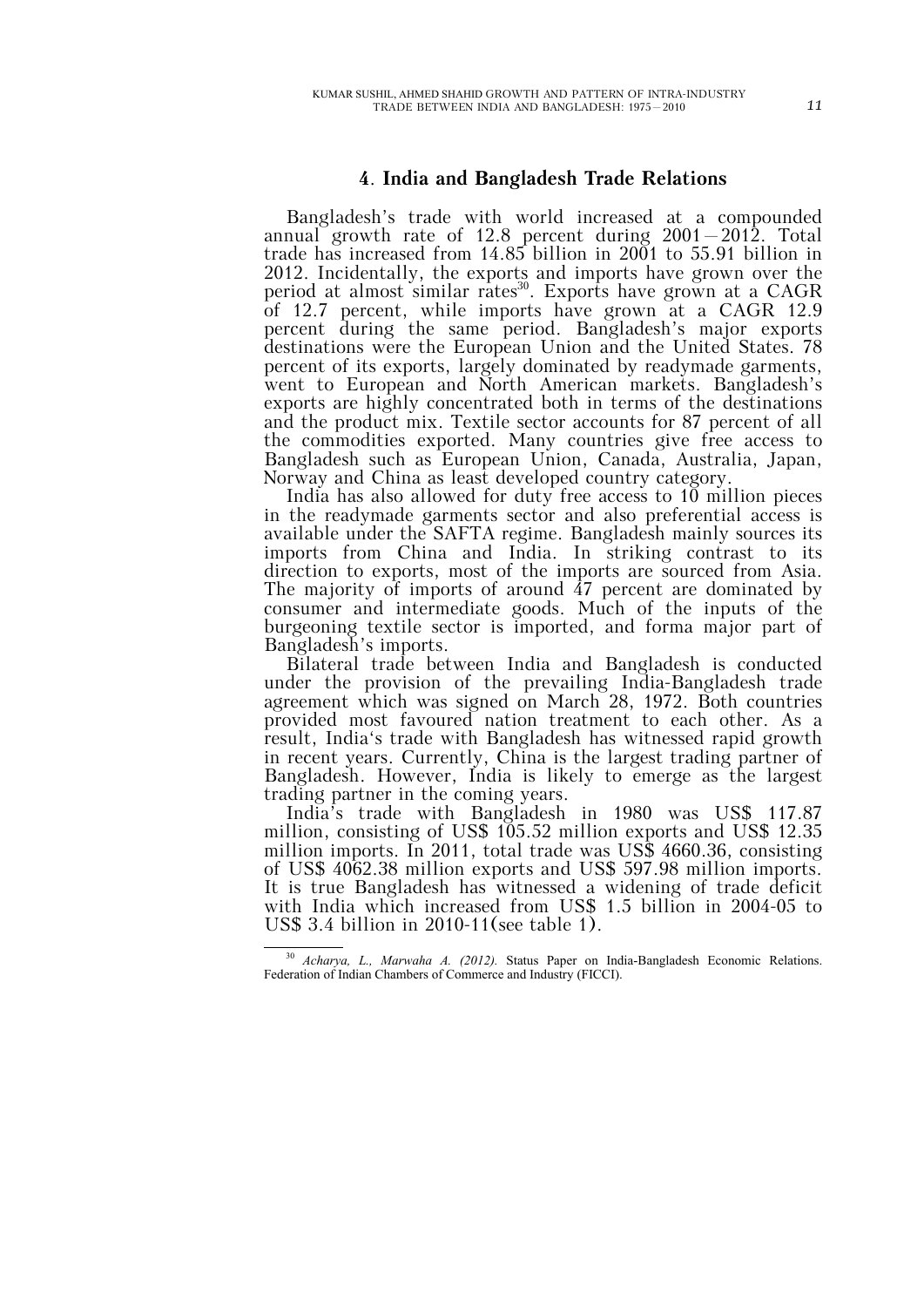|      | India to (from) Bangladesh |              |         |  |  |  |  |  |
|------|----------------------------|--------------|---------|--|--|--|--|--|
| Year | Export $(A)$               | Import $(B)$ | $(A-B)$ |  |  |  |  |  |
| 1980 | 105.52                     | 12.35        | 93.17   |  |  |  |  |  |
| 1985 | 104.19                     | 28.90        | 75.29   |  |  |  |  |  |
| 1990 | 297.11                     | 15.26        | 281.85  |  |  |  |  |  |
| 1995 | 959.62                     | 78.82        | 880.80  |  |  |  |  |  |
| 2000 | 860.33                     | 79.85        | 780.48  |  |  |  |  |  |
| 2005 | 1656.05                    | 110.11       | 1545.94 |  |  |  |  |  |
| 2011 | 4062.38                    | 597.98       | 3464.40 |  |  |  |  |  |

*Table 1* **India-Bangladesh Bilateral Trade (US\$ million)**

Sources: WITS, which is online trade data base (access date 12/07/2014)

Bangladesh's imports from India are concentrated in HS chapter 10, 52, 27, 87, 84, 72, 17, 23, 39 and 29, which includes commodities like – cereals (17.22 %), cotton (14.77 %), mineral fuels, mineral oils and products of their distillation; bituminous substances; mineral waxes (8.02 %), vehicles other than railway or tramway rolling stock, and parts and accessories thereof (6.49 %), nuclear reactors, boilers, machinery and mechanical appliances; parts thereof  $(5.97 \%)$ , iron and steel  $(4.63 \%)$ , sugars and sugar confectionery (4.58 %), residues and waste from the food industries; prepared animal feed (3.98 %), plastics and articles thereof (3 %) and organic chemicals (3 %).

It is seen that knitwear and woven garments have consistently comprised approximately 80 percent of the total export and are followed by frozen foods, jute goods, leather and chemical products on the list of Bangladesh's export. The nature of the two economies and the pattern of Bangladesh's exports, the only way to reduce the trade deficit between the two countries would be to explore and exploit untapped potential in their bilateral trade relations. India's energy demands are only rising and Bangladesh can take this opportunity to step in and supply energy to its neighbour, ensuring that the trade deficit would be reduced substantially<sup>31</sup>. For improvement in the trade deficit for Bangladesh, India announced duty free access to 46 textile commodities from Bangladesh in September 2011 and removed all sensitive list under SAFTA expect  $25$  items<sup>32</sup>.

<sup>&</sup>lt;sup>31</sup> Singh Pratima. (2012). Freeing Trade in South Asia : India's Tariff withdrawal for Pakistan and Bangladesh. Foreign Trade Review. Vol. xlvii, No. 2, pp. 81—97.

<sup>32</sup> SAARC Secretariat (http://saarc-sec.org/SAARC-Secretariat/18/).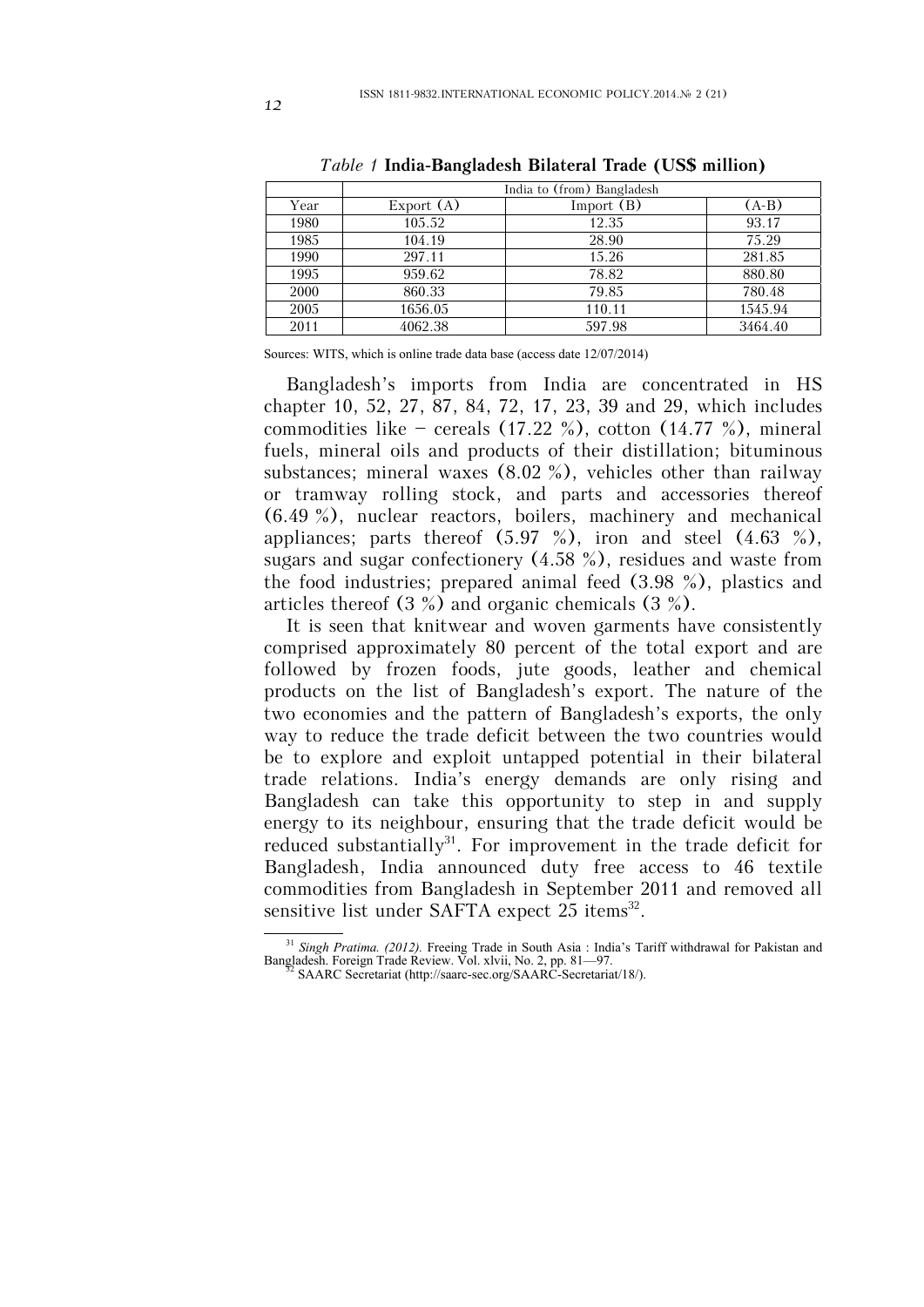In the present study, different trade related indices have been used to analyse the bilateral trade relations. In order to study the potentiality of trade between Bangladesh and India, Revealed Comparative Advantage (RCA) indices of latest year 2012 at HS 6 digit level, Intra-Industry trade index, Trade Complementarity Index and Marginal Intra-Industry Trade Index has been calculated.

#### **4.1 Intra-Industry Trade Index**

There is a high potential of intra-industry trade in Bangladesh-India trade relations, as there is a common border between the two countries on both sides of Bangladesh<sup>33</sup>. Dayal, et.al<sup>34</sup>pointed out that increased bilateral intra-industry trade in agriculture raw material in both countries. With a view to studying the Intra industry trade, the Grubel Lloyd indices at SITC  $3^{\circ}$  digit level have been computed. The study shows that there has been a marked increase over time in the number of commodities during 1975 to 2010 for which GL- index indicate rising opportunities for intra-industry trade (see table 2).

| Sector<br>(one digit)                                     | $1975 -$<br>1979 | $1980 -$<br>1985 | $1986 -$<br>1990 | 1991<br>1995 | 1996-<br>2000 | $2001 -$<br>2005 | $2006 -$<br>2010 | $-2010$<br>Export<br>(1975-2010<br>Growth | otal<br>$_{\rm EX}$<br>ď<br>Share<br>port | otal<br>ĚX<br>ਨ<br>G<br>Share<br>port<br>$\geqslant$ |
|-----------------------------------------------------------|------------------|------------------|------------------|--------------|---------------|------------------|------------------|-------------------------------------------|-------------------------------------------|------------------------------------------------------|
| Food and live<br>animals                                  | 14.52            | 0.05             | 0.22             | 6.40         | 8.64          | 3.52             | 9.29             | 25.00                                     | 3.62                                      | 24.49                                                |
| Beverages and to-<br>bacco                                |                  |                  |                  | 6.20         | 0.13          | 12.31            | 59.56            | $-5.30$                                   | 0.34                                      | 0.02                                                 |
| Crude materials,<br>inedible, except<br>fuels             | 29.09            | 20.68            | 68.20            | 58.69        | 71.38         | 63.26            | 45.76            | 13.50                                     | 4.57                                      | 14.05                                                |
| Mineral fuels, lu-<br>bricants and re-<br>lated materials | 18.03            | 58.06            | 0.50             | 11.61        | 51.20         | 16.21            | 27.18            | 18.90                                     | 20.02                                     | 3.66                                                 |
| Animal and vege-<br>table oils and fats                   |                  | 11.71            |                  |              | 0.34          | 0.15             | 2.45             | 28.20                                     | 0.13                                      | 5.79                                                 |

*Table 2* **Intra-Industry Trade between India and Bangladesh 1975 to 2010 (SITC one digit)**

<sup>33</sup> *Basu, Suparna, Datta, Debabrata. (2007).* India-Bangladesh Trade Relations : Problem of Bilateral Deficit. Indian Economic Review. Vol. 42, No.1, pp. 111—129.

Dayal,et.al. (2008). Quantification of Benefits from Regional Cooperation in South Asia. New Delhi: Macmillan India, Ltd.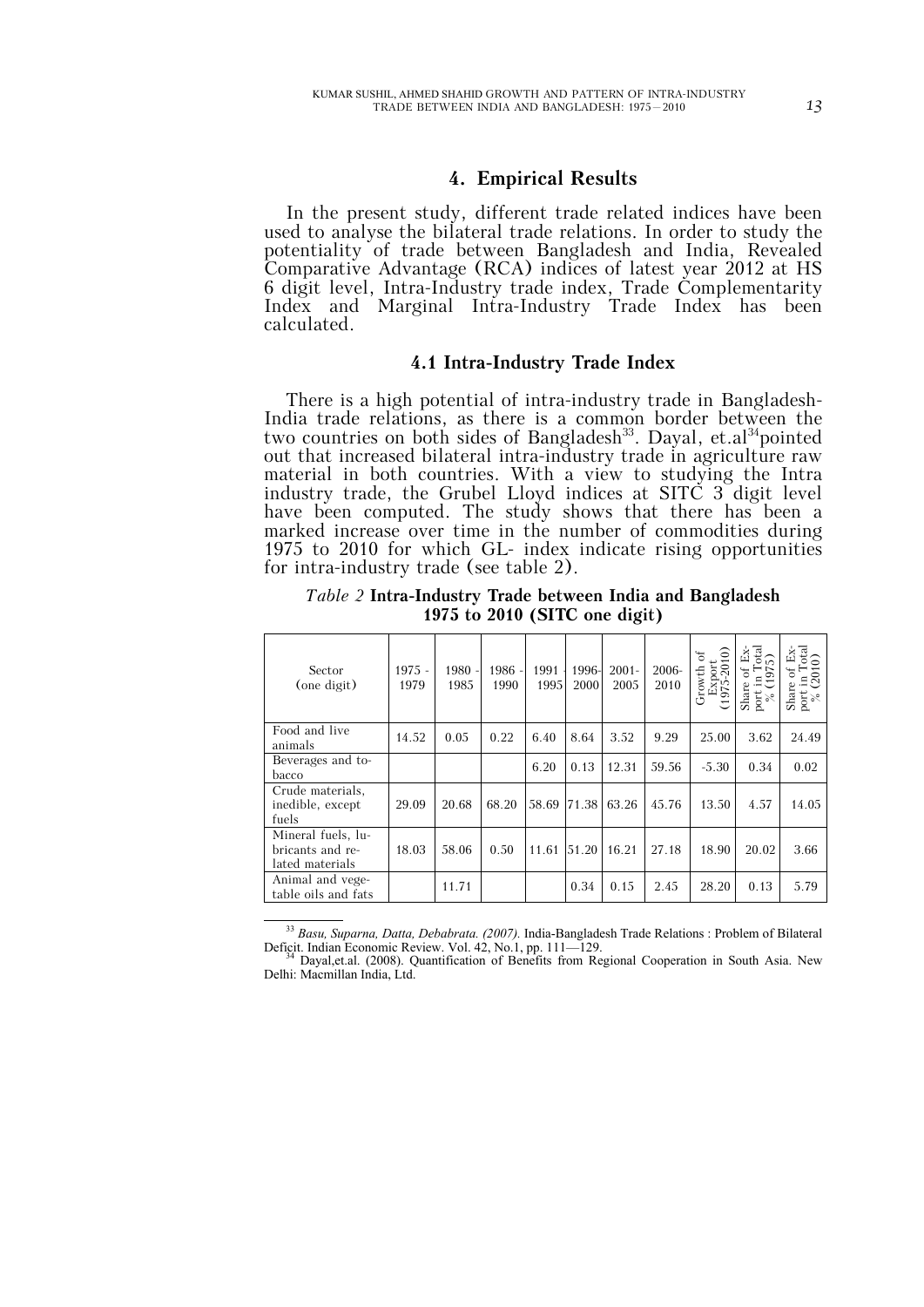| Sector<br>(one digit)                                       | $1975 -$<br>1979 | $1980 -$<br>1985 | 1986<br>1990 | $1991 -$<br>1995 | 1996-<br>2000 | $2001 -$<br>2005 | 2006-<br>2010 | $-2010$<br>ð<br>110dx7<br>Growth<br>1975 | otal<br>$E_{\rm X}$<br>ີ<br>đ<br>Share<br>port | $\det_{0}$<br>$\mathbb{E}\mathbf{x}$<br>đ<br>$\frac{1}{201}$<br>Share<br>port |
|-------------------------------------------------------------|------------------|------------------|--------------|------------------|---------------|------------------|---------------|------------------------------------------|------------------------------------------------|-------------------------------------------------------------------------------|
| Chemicals                                                   | 1.53             | 22.22            | 20.19        | 40.77            | 50.11         | 32.78            | 38.72         | 14.40                                    | 6.47                                           | 9.87                                                                          |
| Manufacture goods<br>classified chiefly<br>by material      | 14.65            | 32.58            | 13.42        | 1.40             | 8.37          | 6.08             | 21.04         | 12.60                                    | 29.77                                          | 31.66                                                                         |
| Machinery and<br>transport equip-<br>ment                   | 0.38             | 0.12             | 0.02         | 2.55             | 1.86          | 1.18             | 8.59          | 9.60                                     | 25.73                                          | 1.73                                                                          |
| Miscellaneous<br>manufactured arti-<br>cles                 | 0.40             | 1.06             | 1.20         | 1.96             | 4.77          | 11.62            | 11.06         | 14.90                                    | 2.18                                           | 7.93                                                                          |
| Commodity. &<br>transacts. Not<br>class. Accord. To<br>kind | 31.43            | 9.01             | 70.72        | 24.59            | 20.21         | 28.86            | 42.63         | 16.00                                    | 0.18                                           | 0.11                                                                          |

Source: Author's calculation based on data from UN COMTRADE.

Table 2 shows Intra-industry trade at SITC one digit level trade data between India and Bangladesh. The results show the extent of intra-industry trade between India and Bangladesh during 1975 to 2010 was high in sectors like, crude materials, inedible, except fuels, food and live animals. It is discernible from the results that India's IIT with Bangladesh declined from 14.52 in  $1975-1979$  to 9.29 in  $2006-10$ . IIT index for most of the industries experienced a deceleration over time. Results also reveals potential for trade between India and Bangladesh in the beverages and tobacco, crude materials, inedible, except fuels, chemicals and commodity and transacts not class accord to kind. The export share of some industries to total export has increased during 1975 to 2010, namely food and live animals, crude materials, inedible, except fuels, chemicals, manufacture goods classified chiefly by material and miscellaneous manufactured articles. The industries whose export share to total export has declined during 1975 to 2010 are beverages and tobacco mineral fuels, lubricants and related materials, machinery and transport equipment and commodity transacts not class accord to kind. Results reveal industries having high growth rate of exports between India and Bangladesh during 1975 2010 are animal and vegetable oils and fats, food and live animals, mineral fuels, lubricants and related materials and commodity and transacts not class accord to kind.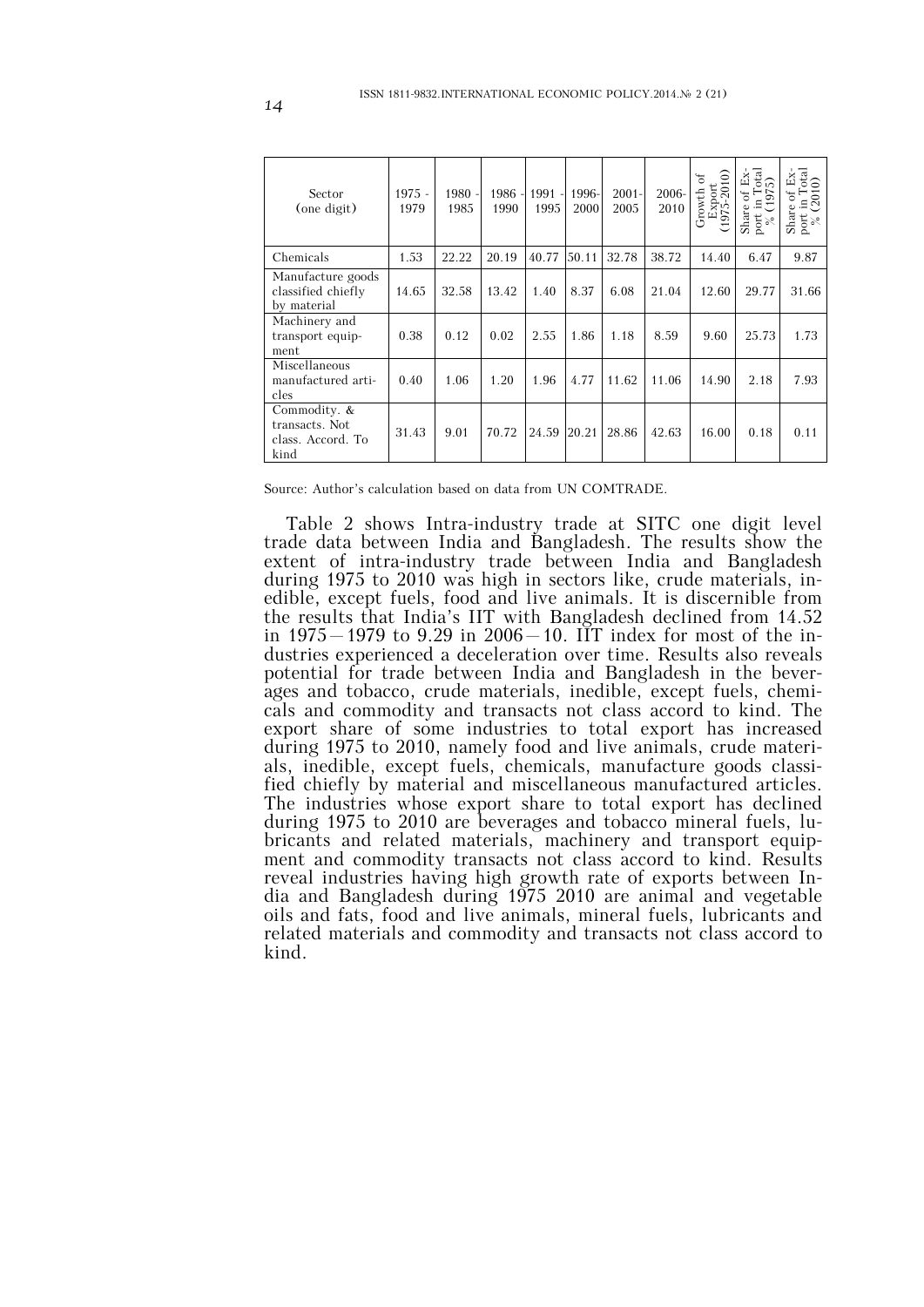| Sector (Two digit)                                               | 1975 -<br>1979 | $1980 -$<br>1985 | 1986-<br>1990 | 1991-<br>1995 | 1996-<br>2000 | $2001 -$<br>2005 | 2006-<br>2010 | of Export<br>(1975-2010)<br>Growth | Share of Export<br>in Total $\frac{\%}{\%}$ | Share of Export<br>in Total $\frac{\%}{\%}$ |
|------------------------------------------------------------------|----------------|------------------|---------------|---------------|---------------|------------------|---------------|------------------------------------|---------------------------------------------|---------------------------------------------|
| Textile fibers, not<br>manufactured,<br>and waste                | 0.01           | 26.77            | 46.23         | 72.32         | 39.12         | 47.10            | 50.02         | 22.50                              | 0.00                                        | 11.80                                       |
| Metallic ferrous<br>ores and metal<br>scrap                      |                |                  |               | 45.40         | 46.36         | 16.99            | 67.71         | 37.50                              | 0.04                                        | 0.07                                        |
| Chemical ele-<br>ments and com-<br>pounds                        | 7.39           | 37.86            | 22.93         | 29.70         | 85.74         | 78.50            | 59.37         | 16.00                              | 1.47                                        | 3.62                                        |
| Leather, lather.<br>Manufactures.,<br>nes & dressed fur<br>skins |                | 32.82            | 9.92          | 26.53         | 44.12         | 59.74            | 61.91         | 17.70                              | 6.04                                        | 0.01                                        |
| Paper, paper-<br>board and manu-<br>factures thereof             | 63.21          | 16.14            | 31.66         | 43.86         | 5.55          | 0.19             | 1.11          | 17.90                              | 1.33                                        | 0.38                                        |
| Textile yarn, fab-<br>rics, made up ar-<br>ticles, etc.          | 24.22          | 3.33             | 0.11          | 0.13          | 11.46         | 8.65             | 24.31         | 19.00                              | 5.84                                        | 11.80                                       |
| Machinery, other<br>than electric                                | 0.08           | 25.13            | 0.06          | 34.68         | 12.47         | 35.39            | 4.08          | 13.00                              | 13.78                                       | 0.00                                        |
| Electrical ma-<br>chinery, appara-<br>tus and appli-<br>ances    | 2.55           | 3.18             | 0.16          | 0.07          | 3.54          | 3.09             | 21.18         | 15.60                              | 2.11                                        | 1.78                                        |
| Transport equip-<br>ment                                         | 3.18           | 0.16             |               | 35.32         | 14.26         | 5.68             | 31.28         | 2.50                               | 12.93                                       | 0.01                                        |
| Clothing                                                         |                |                  |               | 4.14          | 51.36         | 42.34            | 28.54         | 45.80                              | 0.20                                        | 7.93                                        |
| Miscellaneous<br>manufactured ar-<br>ticles, nes                 | 0.16           | 1.48             | 1.98          | 2.74          | 2.28          | 10.27            | 15.52         | 10.70                              | 1.35                                        | 0.83                                        |
| Special transact.<br>Not class. Ac-<br>cording to kind           | 40.20          | 9.70             | 71.45         | 24.60         | 20.21         | 28.86            | 40.45         | 18.20                              | 0.18                                        | 1.26                                        |

*Table 3* **Intra-Industry Trade between India and Bangladesh 1975 to 2010 (SITC two digit)**

Source: Author's calculation based on data from UN COMTRADE.

Table 3 shows the main product categories/industries at SITC two digit level which recorded high intra-industry trade during 1980–2010. These are tobacco and tobacco manufactures, metallic ferrous ores and metal scrap, coal, coke and briquettes,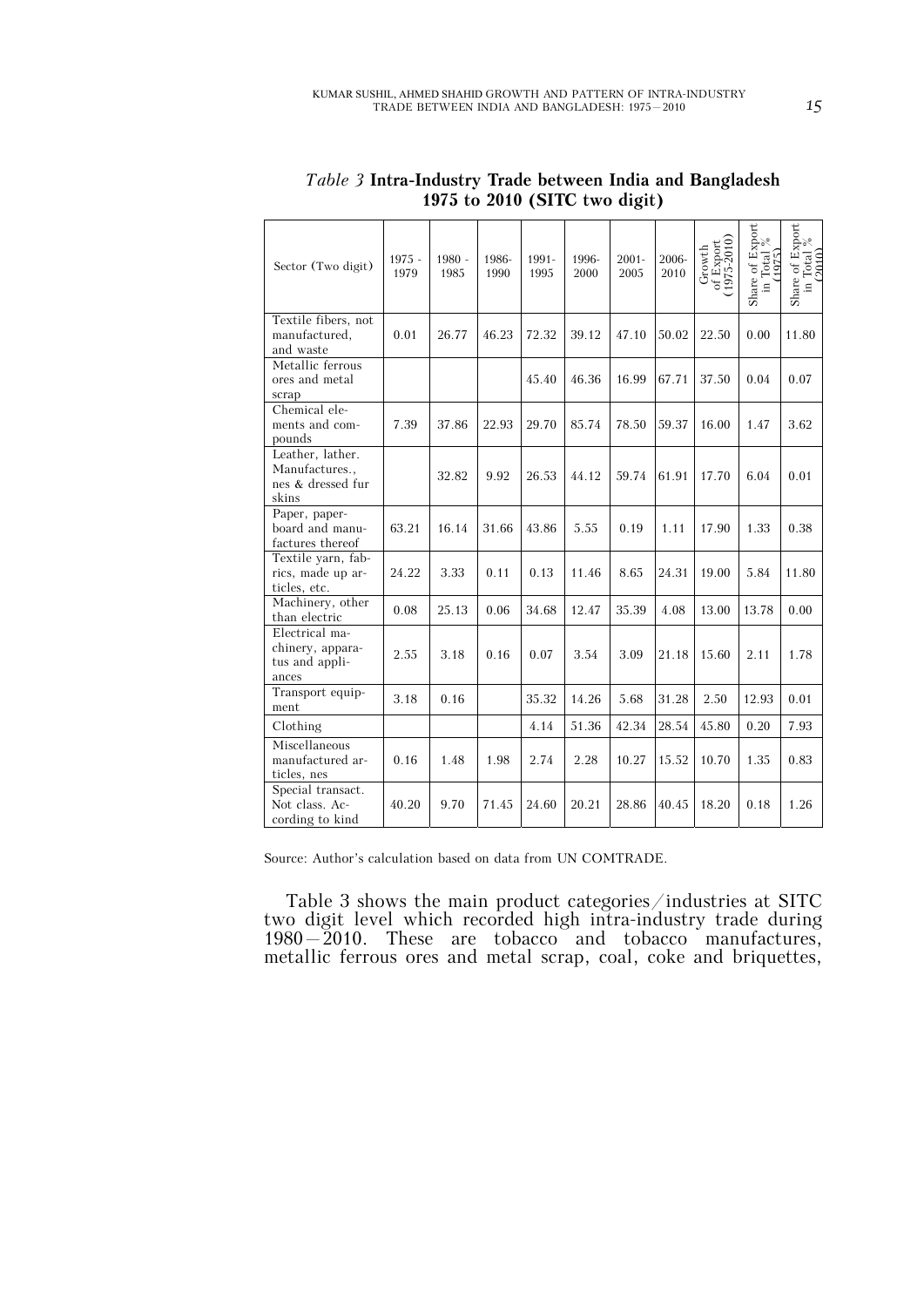chemical elements and compounds, leather, lather manufacturing Nes and dressed fur skins, non metallic mineral manufactures, nes, transport equipment, textile fibres, not manufactured, and waste and special transact not class, according to kind. The study indicate moderate level of IIT in sectors like coal, coke and briquettes, dyeing, tanning and colouring materials, perfume materials, toilet  $\&$  cleansing perceptions, textile yarn, fabrics, made up articles, etc., electrical machinery, apparatus and appliances, electrical machinery, apparatus and appliances, and clothing.

At SITC 2 digit level, result re-established the potential for trade between India and Bangladesh in the tobacco and tobacco manufactures, crude fertilizers and crude minerals, nes, metallic ferrous ores and metal scrap, coal, coke and briquettes, Perfume materials, toilet and cleansing perceptions, leather, lather manufacturing's, dressed fur skins, textile yarn, fabrics, made up articles, etc., non metallic mineral manufactures, electrical and appliances, and miscellaneous manufactured articles. Among these, there are few product categories in which the relative significance of intra industry trade has increased which includes: rubber tyres; paper and paper board and articles; tulles, lace, and embroidery; and electric power machinery and parts. The export share of some industries to total export has decreased during 1980 to 2010. Some of these industries are metallic ferrous ores and metal scrap , crude animal and vegetable materials, petroleum and petroleum products, dyeing, tanning and colouring materials, perfume materials, toilet and cleansing perceptions, non metallic mineral manufactures, iron and steel, non ferrous metals, machinery, other than electric, electrical machinery, apparatus and appliances, transport equipment, sanitary, plumbing, heating and lighting fixt, and clothing. Industries with high growth rate of exports between India and Bangladesh during the time 1980 to 2010 were oil seeds, oil nuts and oil kernels, textile fibres, not manufactured, and waste, medicinal and pharmaceutical products, plastic materials, etc, chemical materials and products, leather, leather manufacturing, dressed fur skins, paper, paperboard and manufactures thereof, textile yarn, fabrics, made up articles, iron and steel, manufactures of metal, sanitary, plumbing, heating and lighting fixt and clothing.

16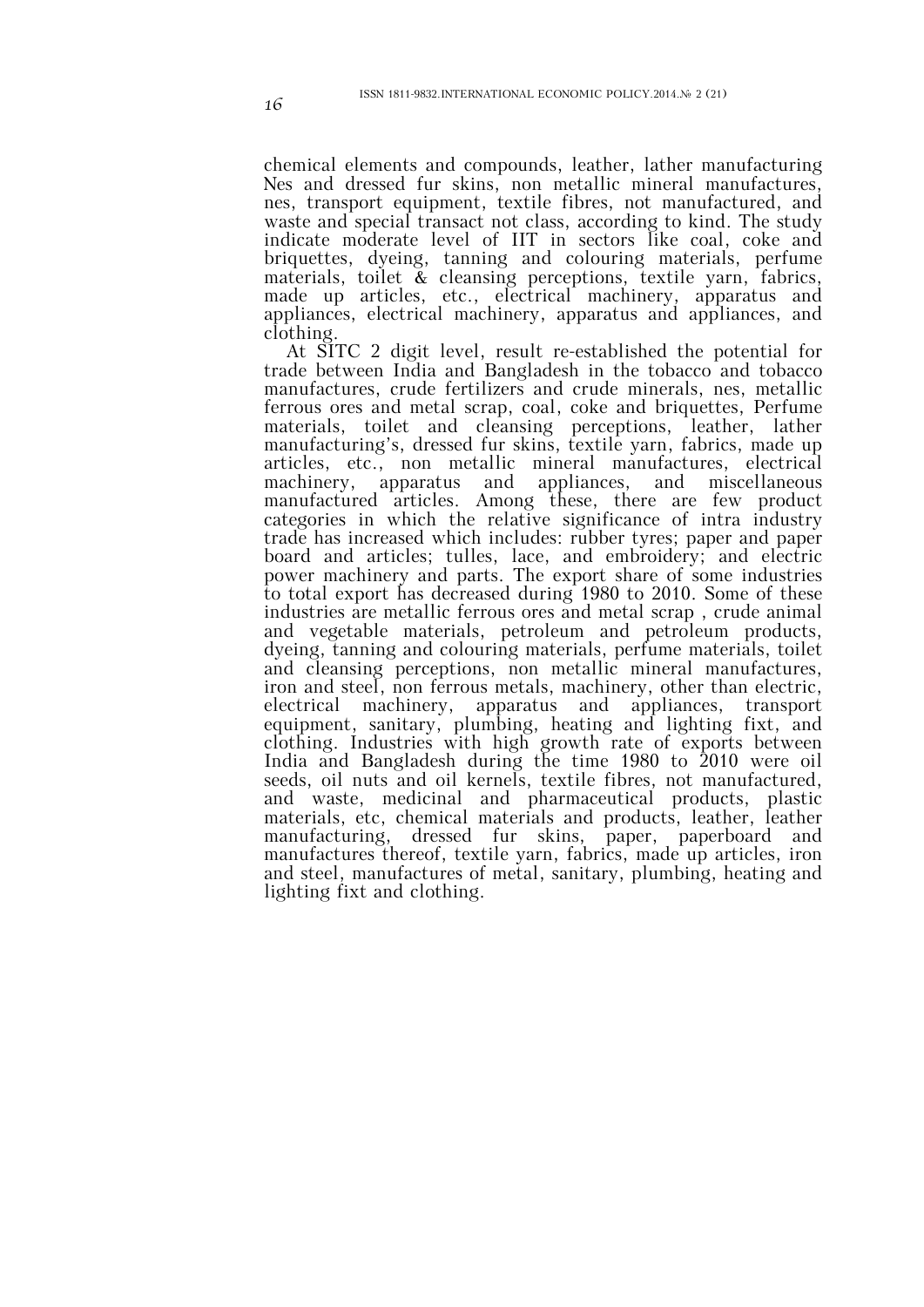| Sector (Three<br>digit)                                            | 1975 -<br>1979 | $1980 -$<br>1985 | 1986-<br>1990 | 1991-<br>1995 | 1996-<br>2000 | $2001 -$<br>2005 | 2006-<br>2010 | Growth of Export<br>$(1975 - 2010)$ | in Total % (1975)<br>Share of Export | (2010)<br>Export<br>in Total %<br>Share of |
|--------------------------------------------------------------------|----------------|------------------|---------------|---------------|---------------|------------------|---------------|-------------------------------------|--------------------------------------|--------------------------------------------|
| Cotton                                                             |                |                  |               |               | 33.61         | 16.20            | 6.35          | $-10.50$                            | 0.21                                 | 11.07                                      |
| Jute                                                               |                |                  | 13.41         | 0.00          | 0.25          | 0.20             | 1.48          | 2.60                                | 0.19                                 | 0.01                                       |
| Stone, sand and<br>gravel                                          |                |                  |               | 1.26          | 0.00          | 3.47             | 42.55         | 52.20                               | 0.89                                 | 0.60                                       |
| Organic chemi-<br>cals                                             | 66.13          | 47.18            | 62.41         | 8.58          | 3.01          | 1.23             | 1.40          | 26.80                               | 0.11                                 | 1.92                                       |
| Medicinal &<br>pharmaceutical<br>products                          | 42.32          | 2.59             | 0.00          | 0.17          | 0.22          | 0.31             | 0.97          | 31.70                               | 0.25                                 | 1.80                                       |
| Soaps, cleansing<br>$&$ polishing<br>preparations                  |                |                  |               |               | 46.91         | 62.75            | 73.80         | 37.40                               | 0.00                                 | 0.12                                       |
| Leather                                                            |                | 16.27            | 17.57         | 24.78         | 28.76         | 48.39            | 45.04         | 27.80                               | 0.05                                 | 0.10                                       |
| Manufacture .of<br>leather or of ar-<br>tif.or reconst.<br>leather |                |                  | 4.62          | 7.69          | 9.93          | 45.94            | 34.96         | 63.80                               | 0.00                                 | 0.02                                       |
| Textile yarn and<br>thread                                         | 50.68          | 12.79            | 0.00          | 0.03          | 0.18          | 1.73             | 8.77          | 27.88                               | 0.17                                 | 18.40                                      |
| Text fabrics<br>woven ex nar-<br>row, spec, not<br>cotton          |                | 2.44             | 1.55          | 0.19          | 3.41          | 30.43            | 33.19         | 9.00                                | 0.37                                 | 2.78                                       |
| Made up articles,<br>wholly or chiefly<br>of text.mat.             | 32.95          | 23.49            | 0.00          | 1.15          | 33.13         | 34.33            | 11.54         | 12.20                               | 0.30                                 | 0.06                                       |
| Machinery and<br>appliances non<br>electrical parts                |                | 0.06             | 0.00          | 0.14          | 7.47          | 1.67             | 5.80          | 11.30                               | 6.99                                 | 1.43                                       |
| Telecommunica-<br>tions apparatus                                  | 6.79           | 0.00             | 0.00          | 0.00          | 0.73          | 1.29             | 15.62         | 21.80                               | 0.42                                 | 0.28                                       |
| Other electrical<br>machinery and<br>apparatus                     | 9.89           | 0.00             | 0.00          | 0.00          | 14.58         | 10.84            | 54.17         | 20.00                               | 0.51                                 | 0.96                                       |
| Clothing except<br>fur clothing                                    |                |                  |               | 3.17          | 33.55         | 49.21            | 63.80         | 21.50                               | 0.27                                 | 0.58                                       |
| Special transac-<br>tions not<br>classd.accord.to<br>kind          | 40.20          | 9.70             | 71.45         | 24.60         | 20.21         | 28.86            | 40.45         | 18.20                               | 0.18                                 | 1.26                                       |

*Table 4* **Intra-Industry Trade between India and Bangladesh 1975 to 2010 (SITC three digit)**

Source: Author's calculation based on data from UN COMTRADE.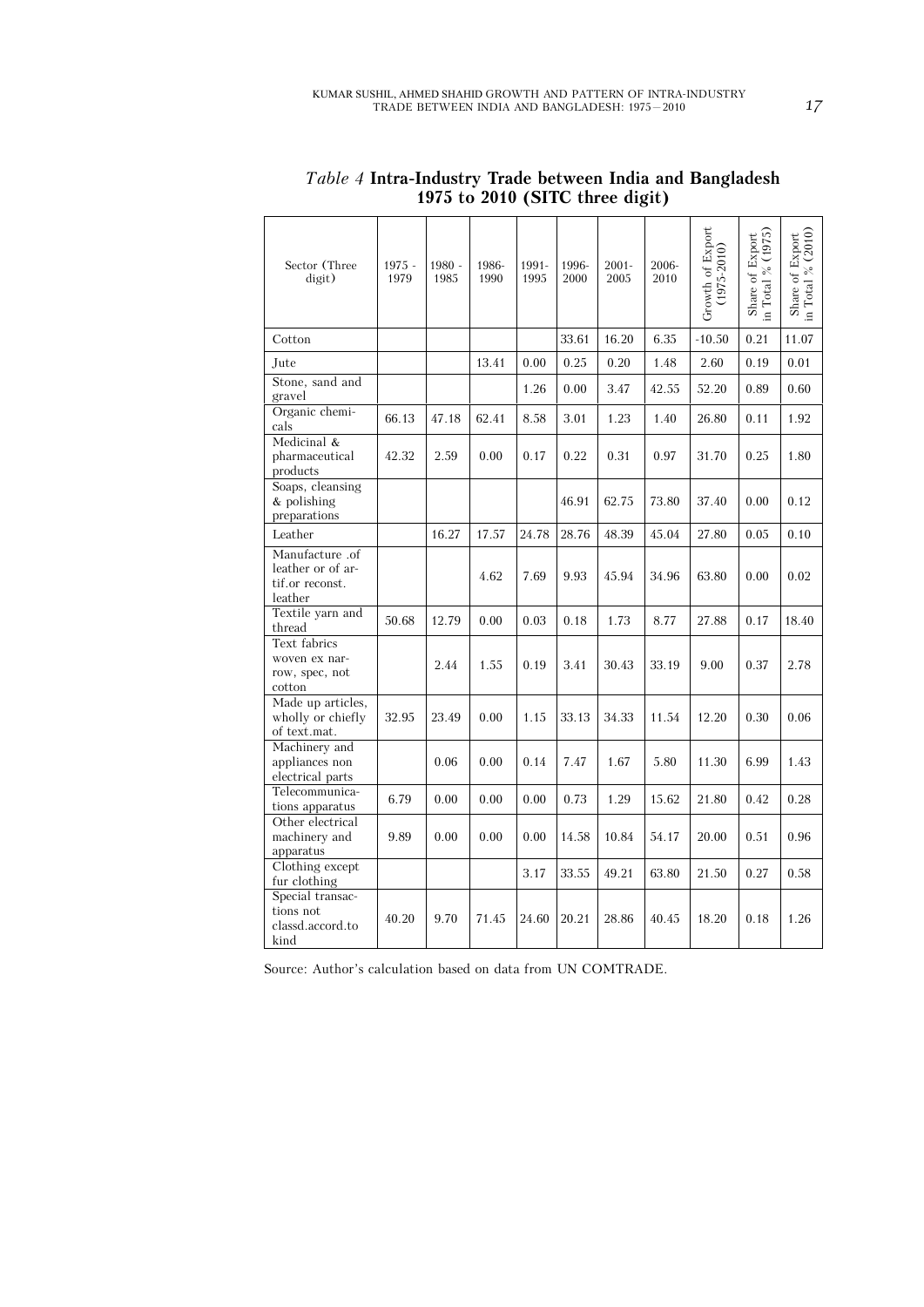At SITC 3-digit level, the GL index of IIT between India and Bangladesh, there are only few in which the relative significance of intra-industry trade (as indicated by the value of the intraindustry index indices) seems to have increased during 1975 to 2010. These product categories include: men/boys' woven textile fabrics; special yarns and fabrics; leather; and soaps, cleansing and polishing preparations.

# **4.2 Marginal Intra Industry trade**

The GL index refers to the pattern of trade in one year and in that sense it is static measure. This is appropriate if one seeks to quantify international specialisation patterns a particular in time. In the context of structural adjustment, however it is the structure of change in trade patterns. Hamilton and Kniest<sup>35</sup> first made this distinction by pointing out that the observation of a high proportion of IIT in one particular time does not justify the likely pattern change in trade pattern (see table 5 MIT between India and Bangladesh).

| Sections (One Digit)                                     | 1980<br>(over 1975) | 1990<br>(over 1980) | 2000<br>(over 1990) | 2009<br>(over 2000) |
|----------------------------------------------------------|---------------------|---------------------|---------------------|---------------------|
| Food and live animals                                    | 0.00                | 0.08                | 6.92                | 16.20               |
| Crude materials, inedible,<br>except fuels               | 0.00                | 47.48               | 62.95               | 23.90               |
| Mineral fuels, lubricants and<br>related materials       | 0.00                | 0.00                | 50.76               | 52.54               |
| Animal and vegetable oils<br>and fats                    | 0.00                | 0.03                | 0.32                | 2.19                |
| Chemicals                                                | 2.04                | 4.47                | 65.71               | 3.88                |
| Manufacture goods classified<br>chiefly by material      | 65.33               | 0.15                | 23.31               | 20.94               |
| Machinery and transport<br>equipment                     | 0.00                | 0.08                | 3.05                | 0.00                |
| Miscellaneous manufactured<br>articles                   | 1.14                | 0.66                | 16.24               | 15.29               |
| Commodity. & transacts.<br>Not class.<br>Accord. To kind | 0.00                | 4.21                | 55.82               | 45.49               |

*Table 5* **Marginal IIT across Sections India and Bangladesh at (SITC one digit)**

Source: Author's calculation based on data from UN COMTRADE. (2012)

 $\overline{a}$ <sup>35</sup> *Hamilton, Clive, Paul Kniest (1991).* Trade Liberalization, Structural Adjustment and Intra-Industry Trade : A Note. Weltwirtschaftliches Archiv, Vol. 127, pp. 356—367.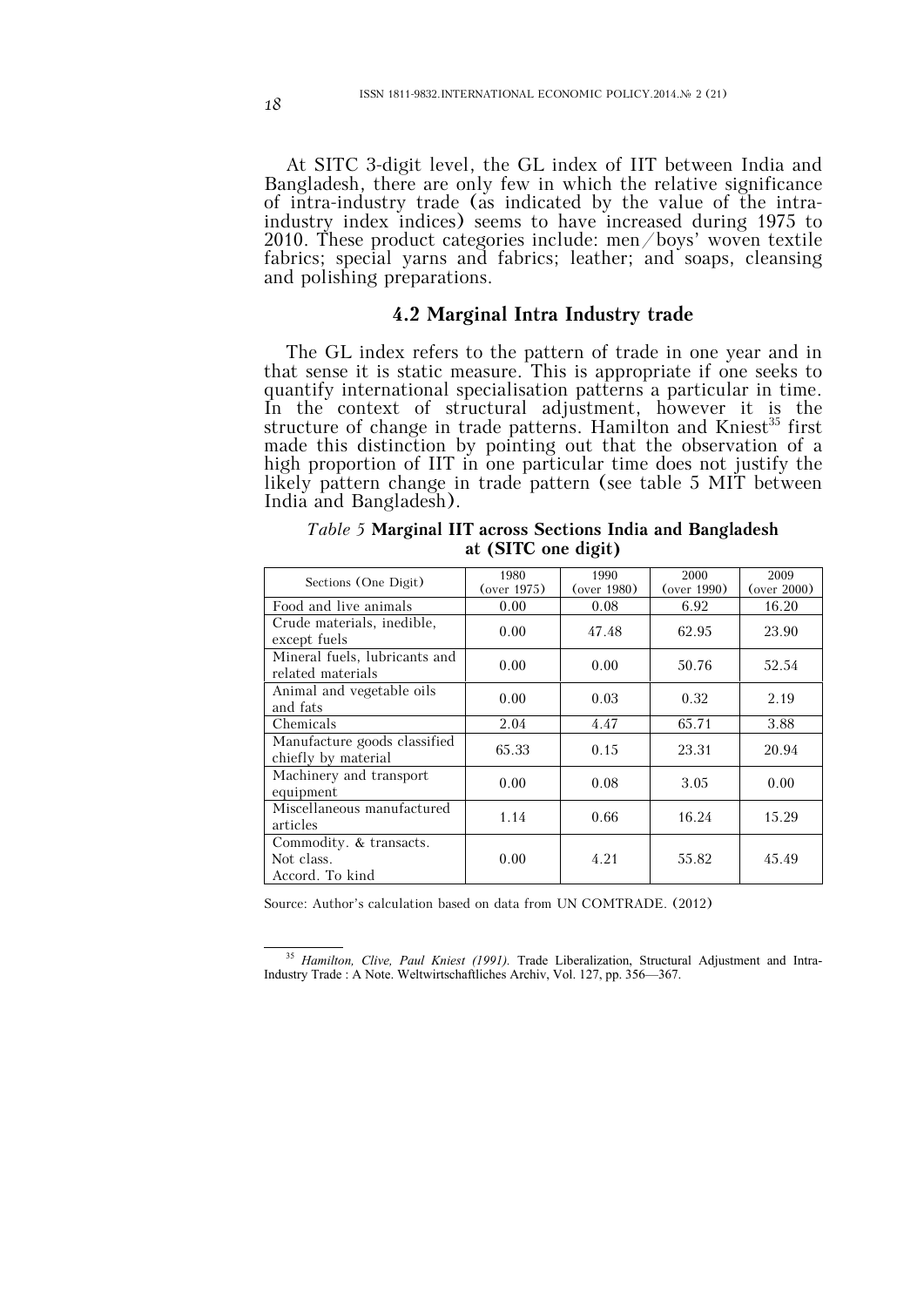Table 5 shows among that there are only few product categories product categories in which the relative significance of intra industry trade (as indicated by the value of the Brulhart indices) seems to have increased during 1980 to 2010. These product categories include: crude materials, inedible, except fuels commodity  $\&$  transacts not class accord to kind. The index takes on a much lower value for all other product categories, indicating a greater role of inter industry trade in the new trade created during the same period.

However, the relative significance of intra-industry trade during 1980 to 2010 does not appear to have increased in any of the product categories mentioned above. Rather there are few other product categories in which the relative importance of intra-industry trade has increased over the time period. These include: mineral fuels, lubricants and related materials. There is only one product category, viz mineral fuels, lubricants and related materials in which intra-industry trade seems to have contributed a significant share of the new trade between Bangladesh and India over the last decade.

| Sections (Double Digit)                                    | Commodity<br>Code | 1990<br>(over 1980) | 2000<br>(over 1990) | 2010<br>(over 2000) |
|------------------------------------------------------------|-------------------|---------------------|---------------------|---------------------|
| Textile fibers, not manufactured, and<br>waste             | 26                | 0.00                | 0.00                | 13.78               |
| Crude fertilizers and crude minerals, nes                  | 27                | 1.69                | 10.72               | 61.47               |
| Chemical elements and compounds                            | 51                | 15.10               | 69.28               | 0.00                |
| Medicinal and pharmaceutical products                      | 54                | 0.95                | 0.00                | 0.04                |
| Leather, lthr. Manufacture., nes $\&$<br>dressed fur skins | 61                | 0.00                | 86.13               | 59.48               |
| Textile yarn, fabrics, made up articles,<br>etc.           | 65                | 0.00                | 50.80               | 47.15               |
| Non metallic mineral manufactures, nes                     | 66                | 0.00                | 17.51               | 0.00                |
| Manufactures of metal, nes                                 | 69                | 0.10                | 0.17                | 0.00                |
| Machinery, other than electric                             | 71                | 33.28               | 2.75                | 0.00                |
| Electrical machinery, apparatus and ap-<br>pliances        | 72                | 7.89                | 7.57                | 12.11               |
| Clothing                                                   | 84                | 0.00                | 72.01               | 11.23               |
| Miscellaneous manufactured articles, nes                   | 89                | 1.29                | 4.80                | 25.17               |
| Special transact. Not class. According to<br>kind          | 93                | 4.19                | 55.82               | 0.00                |

*Table 6* **Marginal IIT across Sections India and Bangladesh at (SITC two digit)**

Source: Author's calculation based on data from UN COMTRADE. (2012)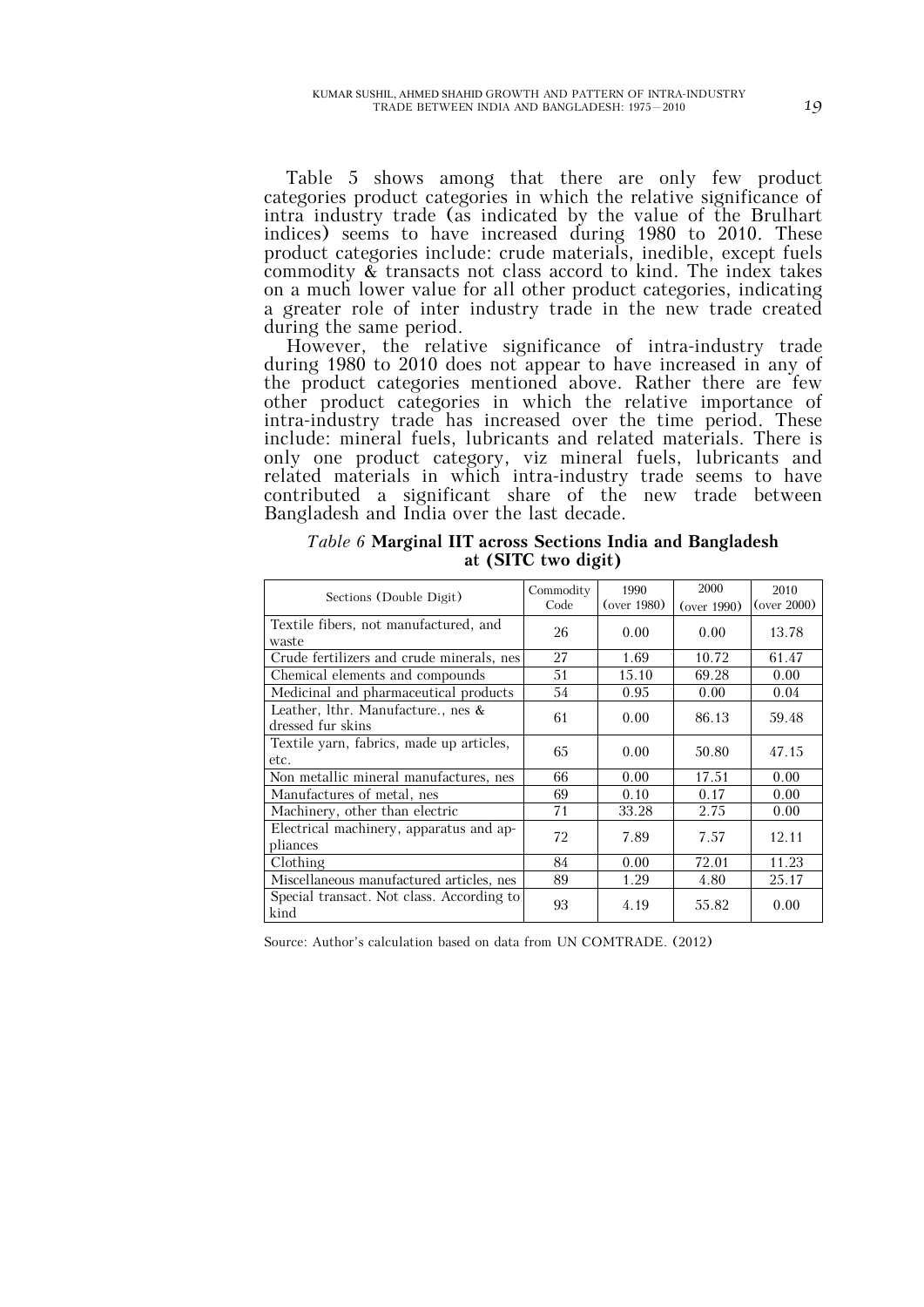Table 6 shows the Marginal Intra Industry trade at SITC two digit level. Among these product categories, there are many in which the relative significance of intra industry trade seems to have increased during 1990 (over 1980). These product categories include: beverages, crude fertilizers and crude minerals, nes, coal, coke and briquettes, the index takes on a much lower value for all other product categories, indicating a greater role of inter industry trade in the new trade created during the same period. There are a few other product categories in which the relative importance of intra-industry trade has increased over the time period (2010 over 2000); these include: crude fertilizers, metallic ferrous ores and metal scrap, coal, coke and briquettes.

| Sections (Three Digit)                             | Commodity<br>Code | 2000<br>(over 1990) | 2010<br>(over 2000) |
|----------------------------------------------------|-------------------|---------------------|---------------------|
| Organic chemicals                                  | 512               | 0.18                | 0.00                |
| Inorganic chemicals elems., oxides, halogen salts  | 513               | 21.36               | 0.00                |
| Other inorganic chemicals                          | 514               |                     | 47.04               |
| Medicinal & pharmaceutical products                | 541               | 0.14                | 0.04                |
| Soaps, cleansing $&$ polishing preparations        | 554               |                     | 60.14               |
| Fertilizers manufactured                           | 561               | 91.60               | 0.00                |
| Leather                                            | 611               | 30.38               | 0.00                |
| Textile yarn and thread                            | 651               | 0.79                | 7.79                |
| Cotton fabrics, woven ex. narrow or spec. Fabrics  | 652               | 1.62                | 55.66               |
| Text fabrics woven ex narrow, spec, not cotton     | 653               | 0.23                | 21.83               |
| Tulle, lace, embroidery, ribbons, trimmings        | 654               | 3.66                | 28.42               |
| Special textile fabrics and related products       | 655               | 28.63               | 31.63               |
| Metal containers for storage and transport         | 692               | 66.25               | 2.63                |
| Electric power machinery and switchgear            | 722               | 0.15                | 1.20                |
| Other electrical machinery and apparatus           | 729               | 1.33                | 67.86               |
| Road motor vehicles                                | 732               | 0.12                | 0.00                |
| Scientific, medical, optical, meas./contr. instrum | 861               | 2.81                | 0.15                |
| Printed matter                                     | 892               | 4.78                | 0.00                |

|  |                       |  | Table 7 Marginal IIT across Sections India and Bangladesh |
|--|-----------------------|--|-----------------------------------------------------------|
|  | at (SITC three digit) |  |                                                           |

Source: Author's calculation based on data from UN COMTRADE. (2012)

At more disaggregate level intra-industry trade (see table 7) over the time period (2000 over 1990) increased fertilizer manufactured, metal containers for storage and transport but during (2010 over 2000) more industry include in nature of intra industry trade these are inorganic chemical, soap cleaning & polishing preparation, cotton fabrics, woven ex narrow, spec, of cotton, other electrical machinery and apparent and textile fabrics.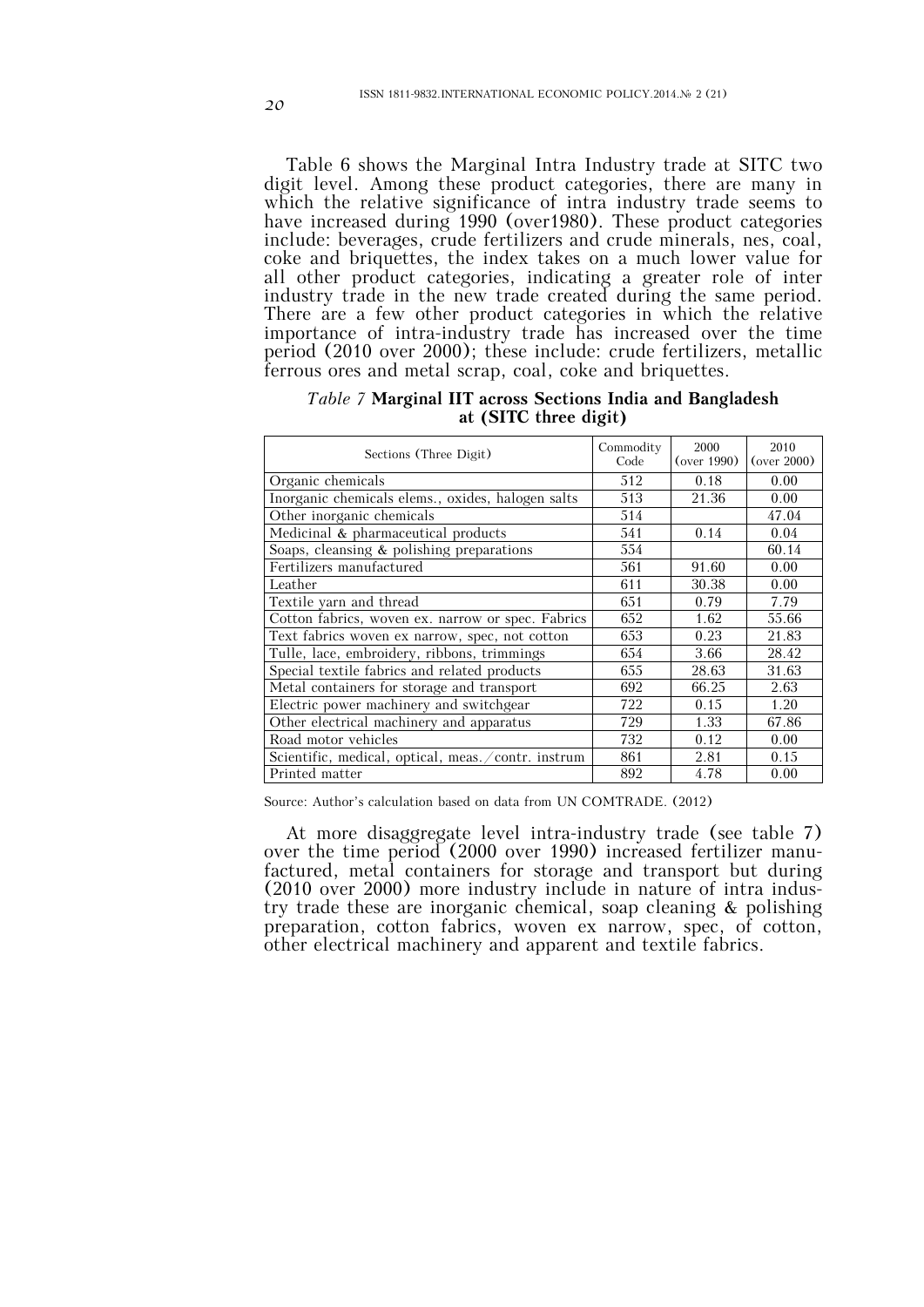### **4.3 Trade Complementarity Index (TCI)**

The trade complementarity index tries to measure how well the export profile of one country, or group of countries, matches the import profiles of others. In addition, changes in the value of the trade complementarity index over time can help to determine whether the trade profiles of the countries under consideration are growing more or less compatible, Ng and Yeats<sup>36</sup>.

*Table 8* **Trade Complementary Index of India and Bangladesh, 2000–2011**

|                |                                                                                                                    | 2000 | 2001 L | 2002 l | 2003 |                                                                           | 2004 2005 |  |  | 2006   2007   2008   2009   2010   2011 |
|----------------|--------------------------------------------------------------------------------------------------------------------|------|--------|--------|------|---------------------------------------------------------------------------|-----------|--|--|-----------------------------------------|
|                | India   Bangladesh   54.24   58.19   57.27   57.62   53.43   54.24   51.54   50.23   52.95   54.59   55.14   53.80 |      |        |        |      |                                                                           |           |  |  |                                         |
| Bangla<br>desh | India                                                                                                              |      |        |        |      | 10.45   9.16   11.17   9.32   12.16   13.13   9.71   13.20   NA   NA   NA |           |  |  | <b>NA</b>                               |

Source: Author's Calculation, Data from **World Integrated Trade Solution (WITS**) WITS which is online Database, Access date (10/02/2013)

Table 8 presents the Trade Complementary Index (TCI) of India and Bangladesh from 2000 to 2011. The TCI of India to Bangladesh in 2000 was 54.24 and it was 53.58.No major change in the basket of export and import is visible. The (TCI) of Bangladesh to India was 10.45 in 2000 and 13.20 in 2007, it seems trade complementarities of India and Bangladesh has increased over time.

The critical value of trade complementarity index is 40, i.e., TCI greater than 40 indicates that the economies are highly complementary<sup>i</sup> . The trade complementarity index for India and Bangladesh has been constructed for each year since 2000 to 2011 by using the bilateral trade data of both countries disaggregated at SITC 3-digit. As evident from table 8, India has clear export complementarity with Bangladesh since 2000. This result is quite expected because India is major trading partner of Bangladesh.

# **4.4 SMART Simulation Outcomes**

On the basis of Kumar and Ahmed $37$ , an attempt has been made to explore trade potential between India-Bangladesh using SMART model. India has reduced its sensitive list for Bangladesh

*<sup>36</sup> Ng, F. and A. Yeats (2003).* Major trade trends in East Asia: What are their implications for regional cooperation and growth?". Policy Research Working Paper No. 3084, World Bank, Washington, D.C. <sup>37</sup> Kumar, Sushil and Ahmed, Shahid. (2014). Impact of Sensitive Lists under SAFTA: Quantitative

Assessment Using a Partial Equilibrium Modeling. European Journal of Globalization and Development Research, Vol. 10, No. 1.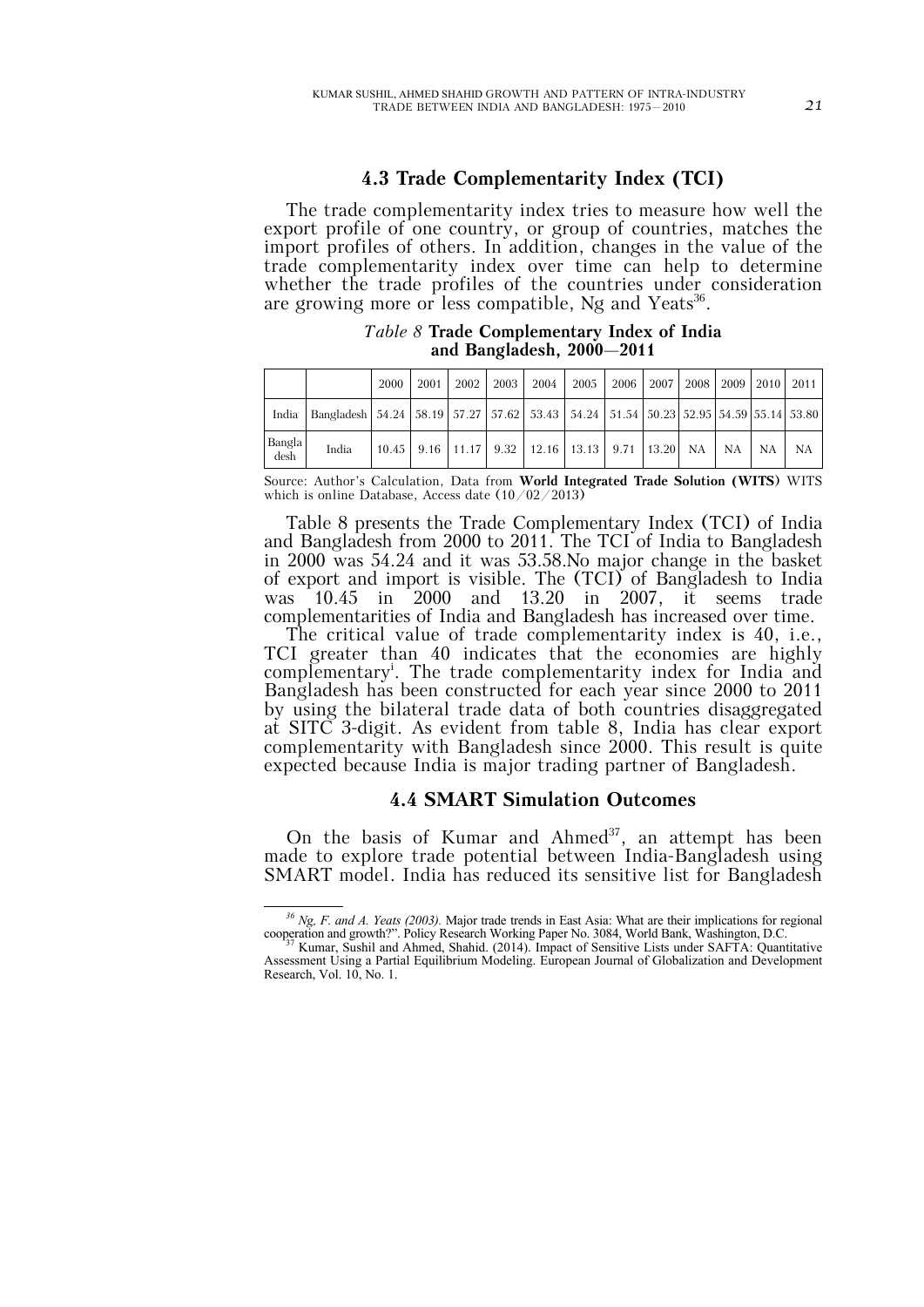from 480 items to  $25^{38}$  items and granted zero basic customs duty access on all other items while Bangladesh has maintained the 993 product under the sensitive list against India. So it is interesting to analyse the Bangladesh's sensitive list (if reduced to 0 tariffs) and its impact on Bangladesh trade flow from India.

The results of the simulated scenarios pertain to the effect on trade, welfare and revenue between India and Bangladesh. The trade effect is the impact on the flow of imports. The welfare effect is the variation in the consumer surplus, given the increased quantities of goods consumed, and the revenue effect is the reduction in revenue collected from import tariffs. The trade effect is the combined result of trade creation and trade diversion. Trade creation stems from the direct increase in imports resulting from the reduction in tariffs on imports from India to Bangladesh.

The table  $\overline{9}$  shows the effect of Bangladesh tariff reduction on sensitive list under SAFTA. Total trade effect is US\$ 336.39 million out of this trade creation is US\$ 248.17 million and total trade diversion effect is equal to US\$ 88.22 million. If we see the product wise trade gains, results indicate gains at HS 6 digit level, namely 350691 (adhesives based on polymers of headings 39.01 to 39.13 or on rubber), 871120 (motorcycles, side-cars, reciprocating engine with reciprocating internal combustion piston engine of a cylinder capacity exceeding 50 cc but not exceeding 250 cc), 870422 (motor vehicles for the transport of goods gvw exceeding 5 metric tons but not exceeding 20 metric tons), 271019 (other), 401120 (new pneumatic tyres of rubber, of a kind used on buses or lorries), 852872 (other colour) and 841810 (combined refrigeratorfreezers, fitted with separate external doors).

It is clear from the table 9 that India has major export interest in Bangladesh. The value of export in Bangladesh market is US\$ 190.04 million. The study has taken only top 25 first products for this analysis. The first 25 product contributed approximately about 77 percent in total export of India to Bangladesh. SMART results predict consumer surplus gains for Bangladesh as a result of tariff reduction. The total consumers gain is US\$ 28.83 million. Revenue loss is US\$ -177.62 million with India due to tariff elimination by Bangladesh on import from India which might enhance trade deficit of Bangladesh. Maximum revenue loss is expected to be in products such as 871120 (motorcycles, side-cars, reciprocating engine with reciprocating internal combustion piston engine of a cylinder capacity exceeding 50 cc but not exceeding 250 cc),

<sup>&</sup>lt;sup>38</sup> Effective from 1 January 2012.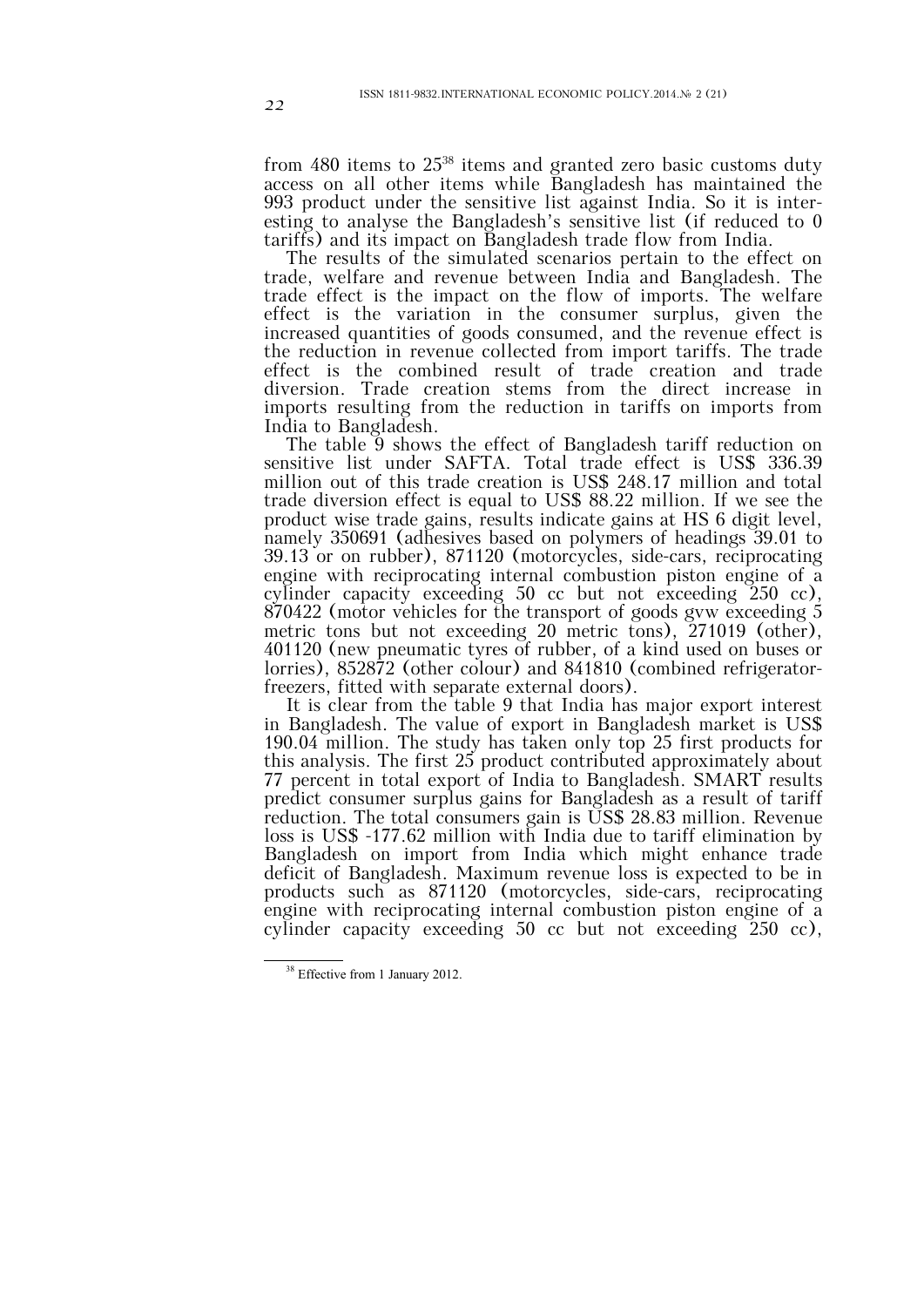870422 (motor vehicles for the transport of goods gvw exceeding 5 metric tons but not exceeding 20 metric tons), 870390 (other vehicles), 401120 (new pneumatic tyres of rubber, of a kind used on buses or lorries), and 870600 (chassis fitted with engines, for the motor vehicles of headings 8701 to 8705 for the vehicles of subheading 870120 or heading 8702 or 8704).

|                     | India's Export Interest in Bangladesh                |                        |                                                                                                      | India's Export as Result of<br>Bangladesh's Tariff Reduction |           |                                  |                                      |         |                                      |
|---------------------|------------------------------------------------------|------------------------|------------------------------------------------------------------------------------------------------|--------------------------------------------------------------|-----------|----------------------------------|--------------------------------------|---------|--------------------------------------|
| Tariff<br>Line Code | Exports                                              | <b>Exports</b>         | <b>Exports</b>                                                                                       |                                                              |           |                                  |                                      | HS Code | India (\$'000')                      |
|                     | (.000.5)<br><b>Before</b>                            | After<br>(\$ $'000'$ ) | Change in<br>$\begin{array}{l} \text{Export} \\ \text{Revenue} \\ \text{(S 7000^\circ)} \end{array}$ | Effect (\$000)<br>Trade Total<br>HS Code<br>TTE              |           | Trade Creation<br>Effect (\$000) | Effect (\$000)<br>Diversion<br>Trade |         | of Bangladesh with<br>Revenue Effect |
| 350691              | 1340.04                                              | 50954.77               | 49614.73                                                                                             | Total                                                        | 336399.15 | 248175.79                        | 88223.33                             | Total   | $-177627.25$                         |
| 871120              | 78446.55                                             | 96763.56               | 18317.01                                                                                             | 350691                                                       | 49614.73  | 49339.91                         | 274.82                               | 871120  | $-20732.18$                          |
| 870422              | 42244.48                                             | 56149.55               | 13905.07                                                                                             | 871120                                                       | 18317.01  | 13834.83                         | 4482.18                              | 870422  | $-7983.42$                           |
| 271019              | 7572.00                                              | 12466.26               | 4894.26                                                                                              | 870422                                                       | 13905.07  | 13490.05                         | 415.02                               | 870390  | $-5193.82$                           |
| 401120              | 31787.48                                             | 36045.06               | 4257.57                                                                                              | 271019                                                       | 4894.26   | 3423.26                          | 1471.00                              | 401120  | $-4047.36$                           |
| 852872              | 10849.26                                             | 15103.67               | 4254.41                                                                                              | 401120                                                       | 4257.57   | 2317.03                          | 1940.54                              | 870600  | $-3105.90$                           |
| 841810              | 7363.47                                              | 11575.81               | 4212.33                                                                                              | 852872                                                       | 4254.41   | 3286.45                          | 967.96                               | 852872  | $-2954.31$                           |
| 40210               | 10844.47                                             | 14909.95               | 4065.48                                                                                              | 841810                                                       | 4212.33   | 2249.92                          | 1962.42                              | 480257  | $-2930.64$                           |
| 870600              | 17736.56                                             | 21734.96               | 3998.40                                                                                              | 40210                                                        | 4065.48   | 1561.94                          | 2503.54                              | 90930   | $-2853.39$                           |
| 340211              | 16771.80                                             | 20557.76               | 3785.96                                                                                              | 870600                                                       | 3998.40   | 3536.32                          | 462.08                               | 40210   | $-2469.38$                           |
| 870390              | 26987.27                                             | 30620.71               | 3633.43                                                                                              | 340211                                                       | 3785.96   | 3128.05                          | 657.92                               | 841810  | $-2331.47$                           |
| 481092              | 4328.88                                              | 7506.74                | 3177.86                                                                                              | 870390                                                       | 3633.43   | 2993.99                          | 639.44                               | 340211  | $-2091.57$                           |
| 480257              | 10997.24                                             | 13890.45               | 2893.21                                                                                              | 481092                                                       | 3177.86   | 2077.67                          | 1100.19                              | 190190  | $-2019.46$                           |
| 90930               | 10797.25                                             | 13508.45               | 2711.20                                                                                              | 480257                                                       | 2893.21   | 2167.90                          | 725.31                               | 210690  | $-2006.85$                           |
| 540761              | 2025.44                                              | 4709.04                | 2683.59                                                                                              | 90930                                                        | 2711.20   | 2094.89                          | 616.31                               | 321519  | $-1986.46$                           |
| 720839              | 15609.82                                             | 17844.34               | 2234.52                                                                                              | 540761                                                       | 2683.59   | 2120.49                          | 563.10                               | 190110  | $-1825.93$                           |
| 730820              | 4298.90                                              | 6492.05                | 2193.14                                                                                              | 720839                                                       | 2234.52   | 414.71                           | 1819.81                              | 720839  | $-1655.82$                           |
| 870410              | 837.92                                               | 3004.25                | 2166.33                                                                                              | 730820                                                       | 2193.14   | 1214.03                          | 979.12                               | 271019  | $-1537.31$                           |
| 210690              | 8518.00                                              | 10683.23               | 2165.23                                                                                              | 870410                                                       | 2166.33   | 2123.94                          | 42.39                                | 481092  | $-1357.27$                           |
| 190110              | 6695.81                                              | 8797.55                | 2101.73                                                                                              | 210690                                                       | 2165.23   | 972.68                           | 1192.55                              | 730820  | $-1319.51$                           |
| 540772              | 1204.73                                              | 3189.65                | 1984.92                                                                                              | 190110                                                       | 2101.73   | 1493.82                          | 607.92                               | 392062  | $-1122.95$                           |
| 190190              | 7199.52                                              | 9164.16                | 1964.64                                                                                              | 540772                                                       | 1984.92   | 1972.20                          | 12.72                                | 151319  | $-1120.87$                           |
| 850720              | 2952.28                                              | 4708.14                | 1755.86                                                                                              | 190190                                                       | 1964.64   | 1086.33                          | 878.31                               | 330290  | $-1107.81$                           |
| 330290              | 3545.51                                              | 5240.53                | 1695.03                                                                                              | 850720                                                       | 1755.86   | 1182.00                          | 573.86                               | 80610   | $-1093.47$                           |
| 151319              | 3797.12                                              | 5482.18                | 1685.05                                                                                              | 330290                                                       | 1695.03   | 809.29                           | 885.74                               | 850432  | $-1016.82$                           |
|                     | Change in Export Revenue in First<br>25 Tariff lines |                        | 146350.97                                                                                            | 151319                                                       | 1685.05   | 998.71                           | 686.35                               | 850433  | $-974.25$                            |
|                     | Total                                                |                        | 190048.17                                                                                            |                                                              |           |                                  |                                      |         |                                      |
|                     | $%$ of total                                         |                        | 77.00                                                                                                |                                                              |           |                                  |                                      |         |                                      |

*Table 9* **SMART Simulation Outcomes**

Source: WITS which is online data base (09/09/2014)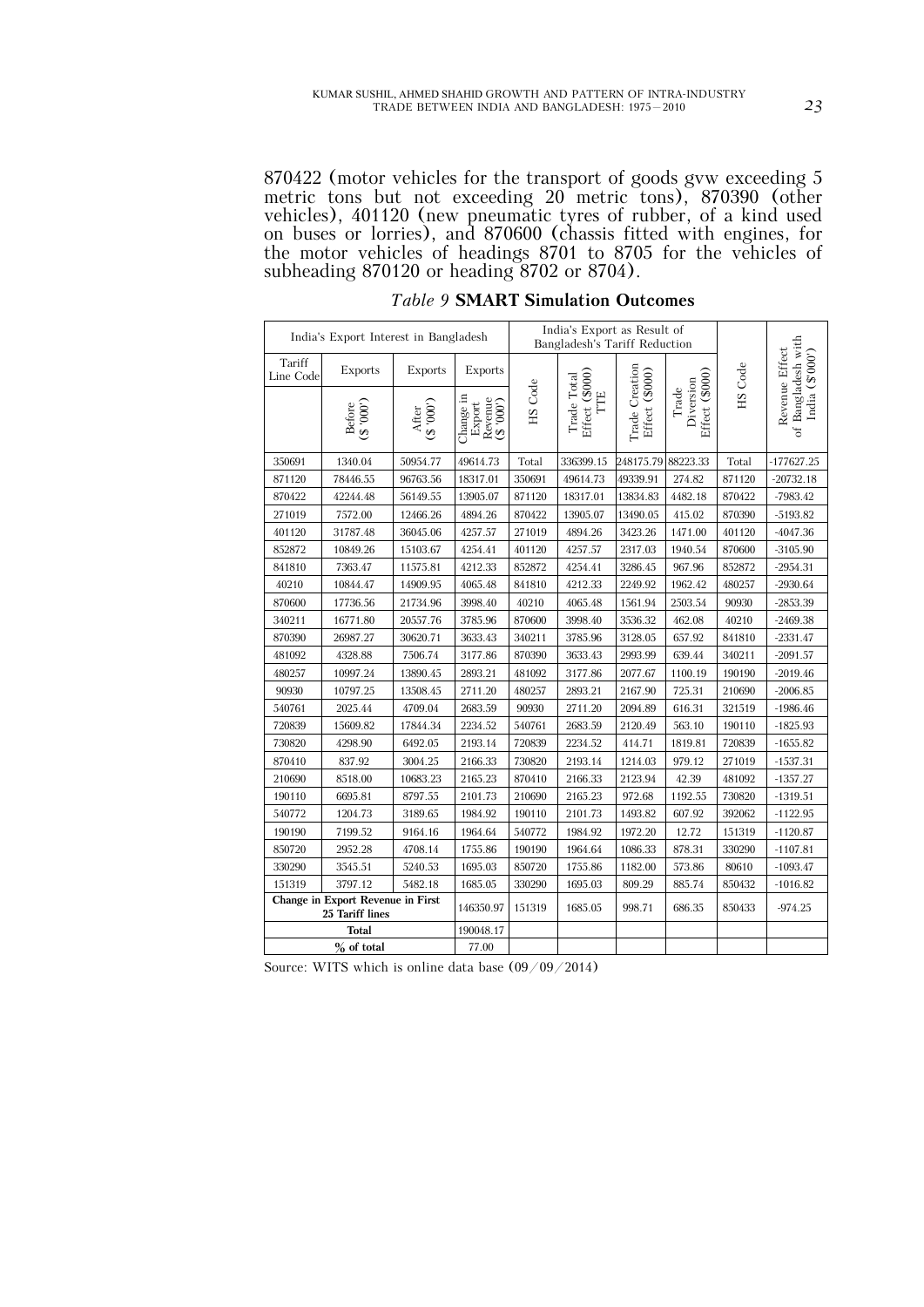# **4.5 Revealed comparative Advantage (RCA)**

The analysis of RCA has been carried out for latest year 2012. Theoretically, if the value of RCA is greater than one, the product of the export country is considered to be competitive, basically RCA value gives only an indicative view, since competitiveness of a particular product depends on a number of other factors, including unit price of product, shipment cost,  $etc<sup>39</sup>$ .

The use of RCA here captures competitiveness of a country's export products via each other in international market. This is very much in line with the Ricardian concept of comparative advantage which proposes that by producing the good in which it is relatively efficient and importing the other good, each country can gain.

International trade theory postulates that countries with different comparative advantages have great opportunities for trade in comparison with those that share a high degree of similarity in factor endowments. Country with diverse RCA profile would have more opportunities to trade with one another than those with similar RCA profile. The table 10 shows that India-Bangladesh has diverse RCA, implying more opportunities of Intra-regional trade. Bangladesh has exhibited a comparative advantage in HS 530710 (yarn of jute or other textile bast fibres, single yarn), 530310 (jute and other textile bast fibres, raw or retted), 610899 (women's negligees, bathrobes, of manmade fibres, knitted or crocheted610899 women's or girls' negligees, bathrobes, of other textile materials), 560710 (wine, cordage, rope and cables of jute or other textile bast fibres, 580219 (unbleached terry towelling and similar woven terry fabrics, of cotton580219 other terry towelling and similar woven terry fabrics, of cotton) etc, while India has exhibited comparative advantage in different products category. Some of these products at HS 6 digit are 290343 (trichlorotrifluoroethanes), 290344 (dichlorotetrafluoroethane and chlorpentafluoroethane), 291230 (aldehyed-alcohols), 130211 (opium) etc.

 $\overline{a}$ <sup>39</sup> *Moazzem KG, KK Basak .(2013).* Pruning the SAFTA Sensitive List of Bangladesh Its Scope, Methods and Selection of Products, South Asia Economic Journal 14(2), pp. 231—260.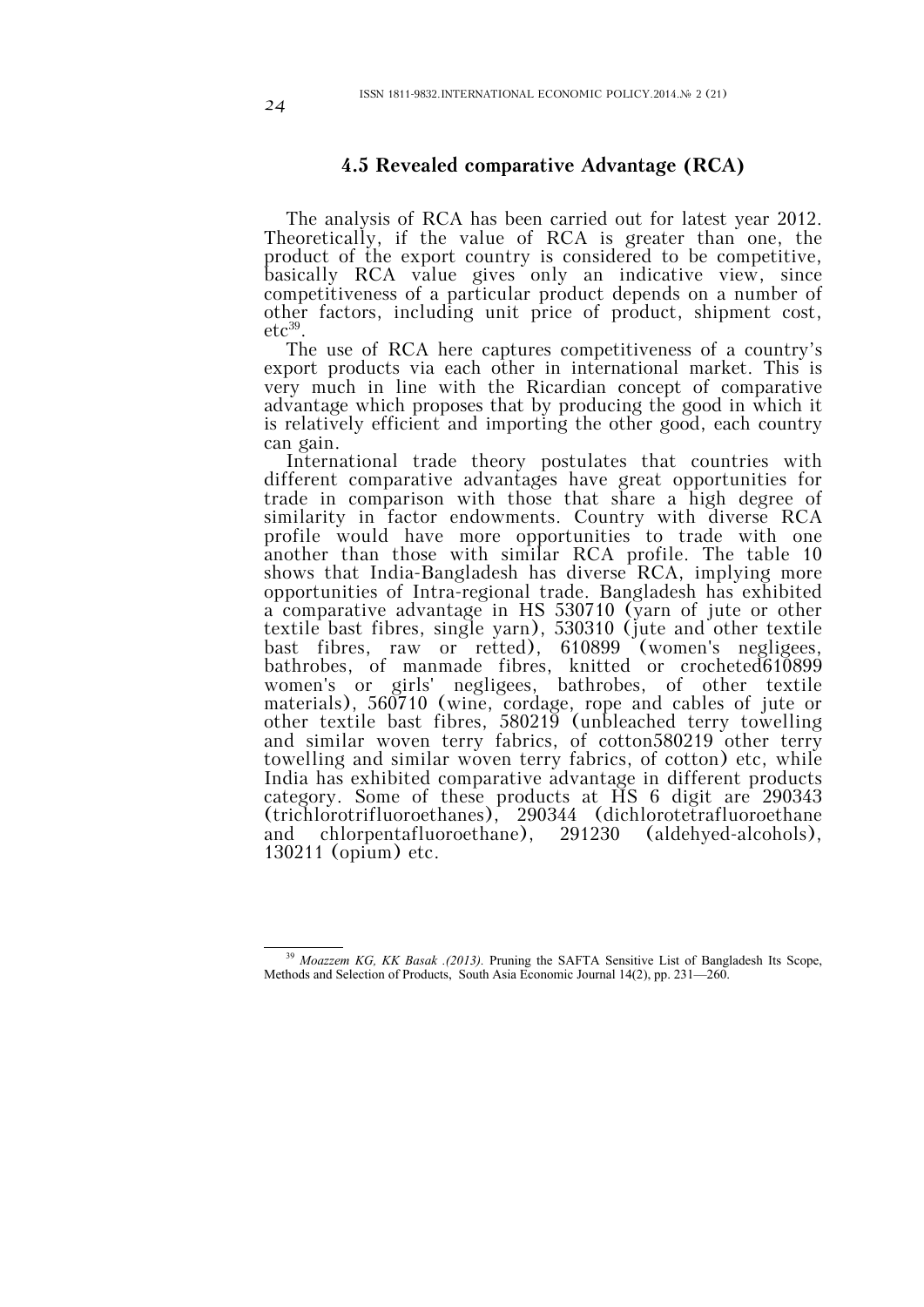|              | Bangladesh                        | India        |                                   |  |  |
|--------------|-----------------------------------|--------------|-----------------------------------|--|--|
| Product Code | Revealed Comparative<br>Advantage | Product Code | Revealed Comparative<br>Advantage |  |  |
| 530710       | 964.25                            | 290343       | 58.55                             |  |  |
| 530310       | 922.48                            | 290344       | 58.55                             |  |  |
| 610899       | 830.23                            | 291230       | 58.55                             |  |  |
| 560710       | 671.72                            | 130211       | 57.16                             |  |  |
| 580219       | 550.16                            | 580134       | 54.48                             |  |  |
| 630510       | 496.24                            | 293354       | 53.51                             |  |  |
| 530390       | 424.05                            | 820120       | 53.36                             |  |  |
| 530720       | 371.57                            | 130232       | 50.96                             |  |  |
| 531010       | 354.3                             | 900820       | 50.79                             |  |  |
| 531090       | 343.98                            | 531010       | 50.6                              |  |  |
| 630229       | 325.28                            | 151530       | 49.98                             |  |  |
| 620590       | 240.35                            | 293943       | 48.61                             |  |  |
| 620620       | 220.72                            | 291421       | 48.31                             |  |  |
| 611090       | 183.64                            | 570220       | 48.3                              |  |  |
| 60499        | 157.32                            | 252530       | 47.53                             |  |  |
| 620341       | 144.17                            | 90930        | 47.46                             |  |  |
| 610339       | 142.39                            | 530720       | 47.19                             |  |  |
| 610312       | 133.6                             | 630691       | 46.39                             |  |  |
| 620349       | 132.89                            | 294200       | 45.91                             |  |  |
| 610311       | 131.94                            | 91030        | 44.86                             |  |  |

*Table 10* **Revealed Comparative Advantages of India and Bangladesh**

Source: Author calculation data from WITS (Access date 13/01/2014).

#### **5. Concluding Remarks**

The present study put forward the case for deeper trade integration and potential for intra industry trade between India and Bangladesh. It is expected that trade integration process will enhance growth rate by efficient utilisation of resources and trade induced learning and spillovers as indicated by Chuang<sup>40</sup> and Ismail<sup>41</sup>. In this context, the study identified main sectors for trade (export and import) possibilities between the two countries such as textiles, agriculture, engineering, chemicals, electronics and metals and minerals. The study revealed the extent of intraindustry trade between India and Bangladesh and its changing dimensions overtime during 1975 to 2010.

The study identified the industries with high growth rate of exports between India and Bangladesh during  $1975-2010$ . These were the animals and vegetable oils and fats, food and live animals,

<sup>&</sup>lt;sup>40</sup> Chuang, Y. (2002). The Trade-Induced Learning Effect on Growth: Cross-Country Evidence, Journal of Development Studies, 39:137—154.

<sup>41</sup> Ismail, Saba. (2012). Trade Induced Technology Spillover and Economic Growth: An Econometric Analysis, in Shahid Ahmed and Shahid Ashraf (Eds), International Trade in Emerging Economies, New Delhi: Bloomsbury.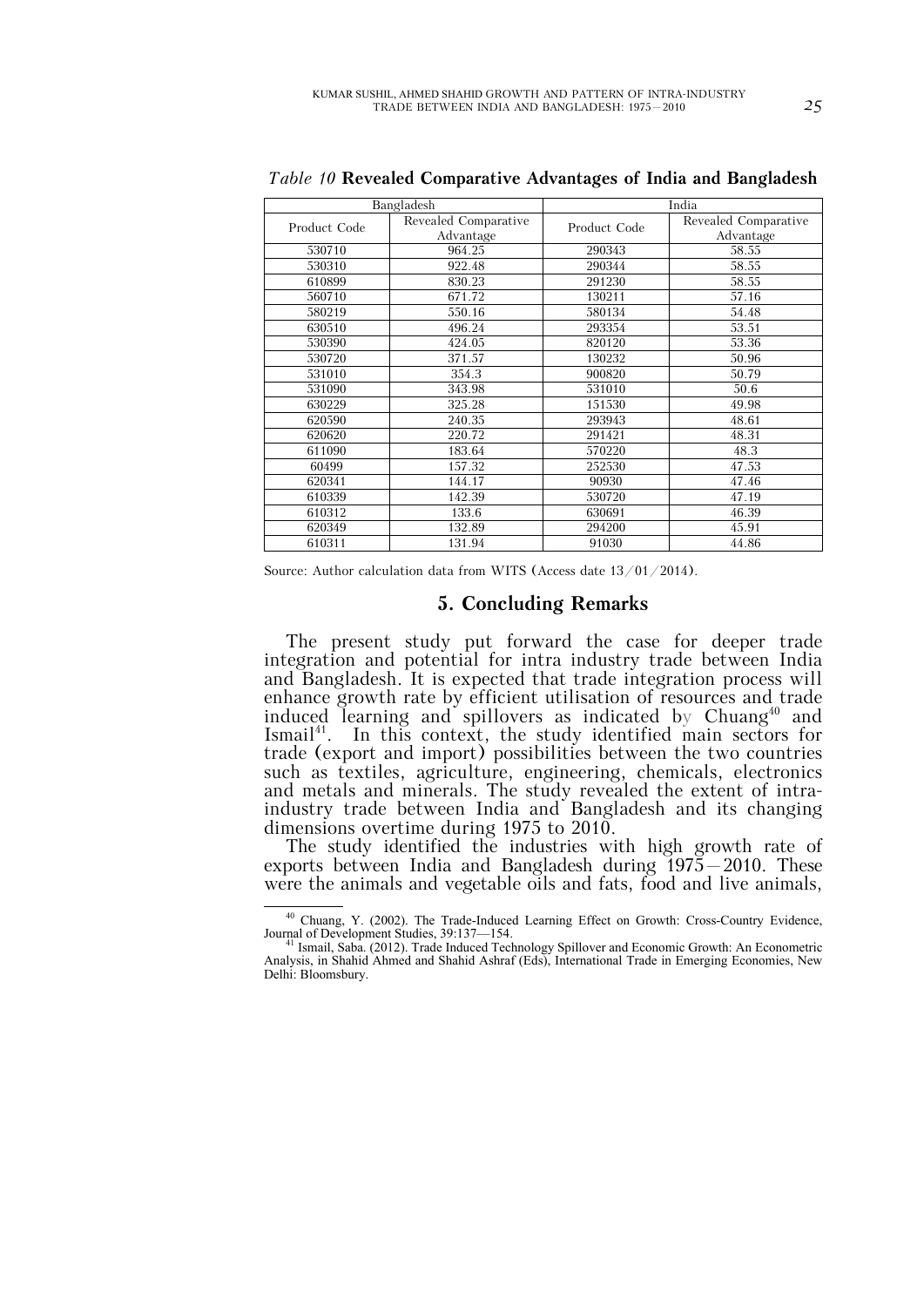mineral fuels, lubricants and related materials and commodity & transact not class accord to kind. Bangladesh has exhibited a comparative advantage in yarn of jute or other textile bast fibres, single yarn, jute and other textile bast fibres, raw or retted, women's negligees, bathrobes, of manmade fibres, knitted or crocheted, women's or girls' negligees, bathrobes, of other textile materials, wine, cordage, rope and cables of jute or other textile bast fibres, unbleached terry towelling and similar woven terry fabrics, of cotton, other terry towelling and similar woven terry fabrics, of cotton etc. India has exhibited comparative advantage in trichlorotrifluoroethanes, dichlorotetrafluoroethane and chlorpentaf-<br>luoroethane. aldehyed-alcohols. etc. The results of SMART aldehyed-alcohols, etc. The results of SMART simulation highlighted trade potential between India Bangladesh which will be having positive effect on consumer surplus.

No doubt, India enjoys advantage of its size, having diverse and scale efficient structure than that of Bangladesh. It is important to recognise that mutual trade may not be the gain at other's cost. Ahmed $42$  concluded that increased market access for the leastdeveloped countries' exports does not affect negatively neither developing countries and nor developed countries. In this perspective, India as an emerging developing economy should take lead role and capitalise the trade gains with Bangladesh, a least developed country in its neighbourhood. The study also suggests that Bangladesh should diversify his export structure to reduce the bilateral trade deficit on the basis of comparative advantage.

#### **References**

1. *Acharya, L., Marwaha A*. (2012*).* Status Paper on India-Bangladesh Economic Relations. Federation of Indian Chambers of Commerce and Industry (FICCI).

2. *Ahmed, Shahid* (2008). Potential for Trade between Developing and Least Developed Countries: A CGE Analysis Trade and Development Review, Vol. 1, No. 2, pp. 122–143.

3. *Bakhat, Zaid.* (1994). BIDS study on illegal International trade in Bangladesh, 1990: An Update, Bangladesh Institute of Development Studies, Dhaka.

4. *Balassa, B* (1975) Eurpean Economic Integration (Amsterda,: North-Holland).

5. *Basu, Suparna, Datta, Debabrata.* (2007). India-Bangladesh Trade Relations: Problem of Bilateral Deficit. Indian Economic Review. Vol. 42, No.1, pp.  $111 - 129$ .

 $\overline{a}$ <sup>42</sup> Ahmed, Shahid (2008), Potential for Trade between Developing and Least Developed Countries: A CGE Analysis Trade and Development Review, Vol. 1, No. 2, pp. 122—143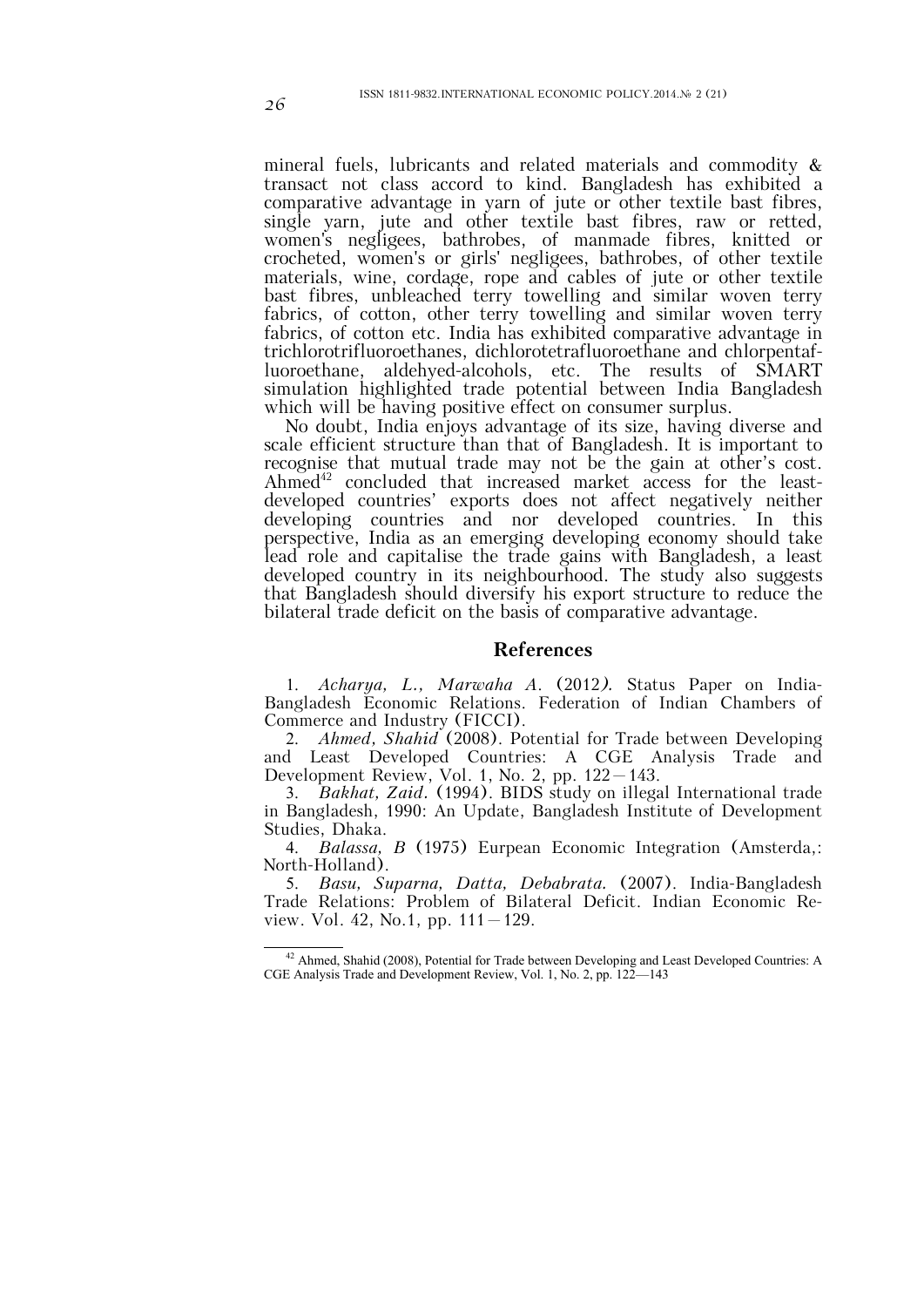6. *Brilhart, Marius* (1994). Marginal Intra-Industry Trade: Measurement and Relevance for the Pattern of Industrial Adjustment. Weltwirtschaftliches Archiv, vol. 130, pp. 600–613.

7. *Chaudhari, S.K.* (1995). Cross Border Trade between India and Bangladesh, NCAER, Working Paper 58. New Delhi.

8. *Chuang, Y.* (2002). The Trade-Induced Learning Effect on Growth: Cross-Country Evidence, Journal of Development Studies, 39: pp. 137–154.

9. *De Prabir, Raihan Selim, K. Sanjay.* (2012). Unlocking Bangladesh-India Trade emerging potential and the way forward. Working paper 6155. World Bank

10. *Dayal, P., A. Das, R. Banga, K. Iyengar and S. Ahmed* (2008). Quantification of Benefits from Economic Cooperation in South Asia. New Delhi: Macmillan.

11. *Falvey, R. E. and Kierzkowski, H.* (1987). Product Quality, Intra-Industry Trade and Imperfect Competition. In Kierkowaski (ed.).

12. *Falvey, R.E.* (1981). Commercial policy and International Trade, Journal of International Economics, 11, pp. 495–511.

13. *Flam,H. and E. Helpman* (1987). Vertical product Differentiation and North-South Trade. American Economic Review. Vol. 77, pp. 810–22.

14. *Greenaway, David, Robert C. Hine, Chris Milner, Robert Elliott.* (1993).Adjustment and the Measurement of Marginal Intra-Industry Trade. SPES Working Paper N/8.

15. *Grubel, Herbert G., Peter J. Lloyd.* (1975). Intra-Industry Trade: The Theory and Measurement of International Trade in Differentiated Products. London.

16. *Hamilton, Clive, Paul Kniest* (1991). Trade Liberalization, Structural Adjustment and Intra-Industry Trade: A Note. Weltwirtschaftliches Archiv, Vol. 127, pp. 356–367.

17. *Helpman, E* (1981). International trade in the presence of product differentiation, economies of scale and monopolistic competition. Journal of International Economics, 11(3), pp. 305–340.

18. Hossain, A & Rashid, S. (1999). The political economy of Bangladesh's large and growing trade deficits with India, Pakistan Development Review, pp 25–68.

19. *Ismail, Saba.* (2012). Trade Induced Technology Spillover and Economic Growth: An Econometric Analysis, in Shahid Ahmed and Shahid Ashraf (Eds), International Trade in Emerging Economies, New Delhi: Bloomsbury.

20. Kumar*, Sushil and Ahmed, Shahid*. (2014). Impact of Sensitive Lists Under SAFTA: Quantitative Assessment Using a Partial Equilibrium Modeling. European Journal of Globalization and Development Research, Vol. 10, No. 1.